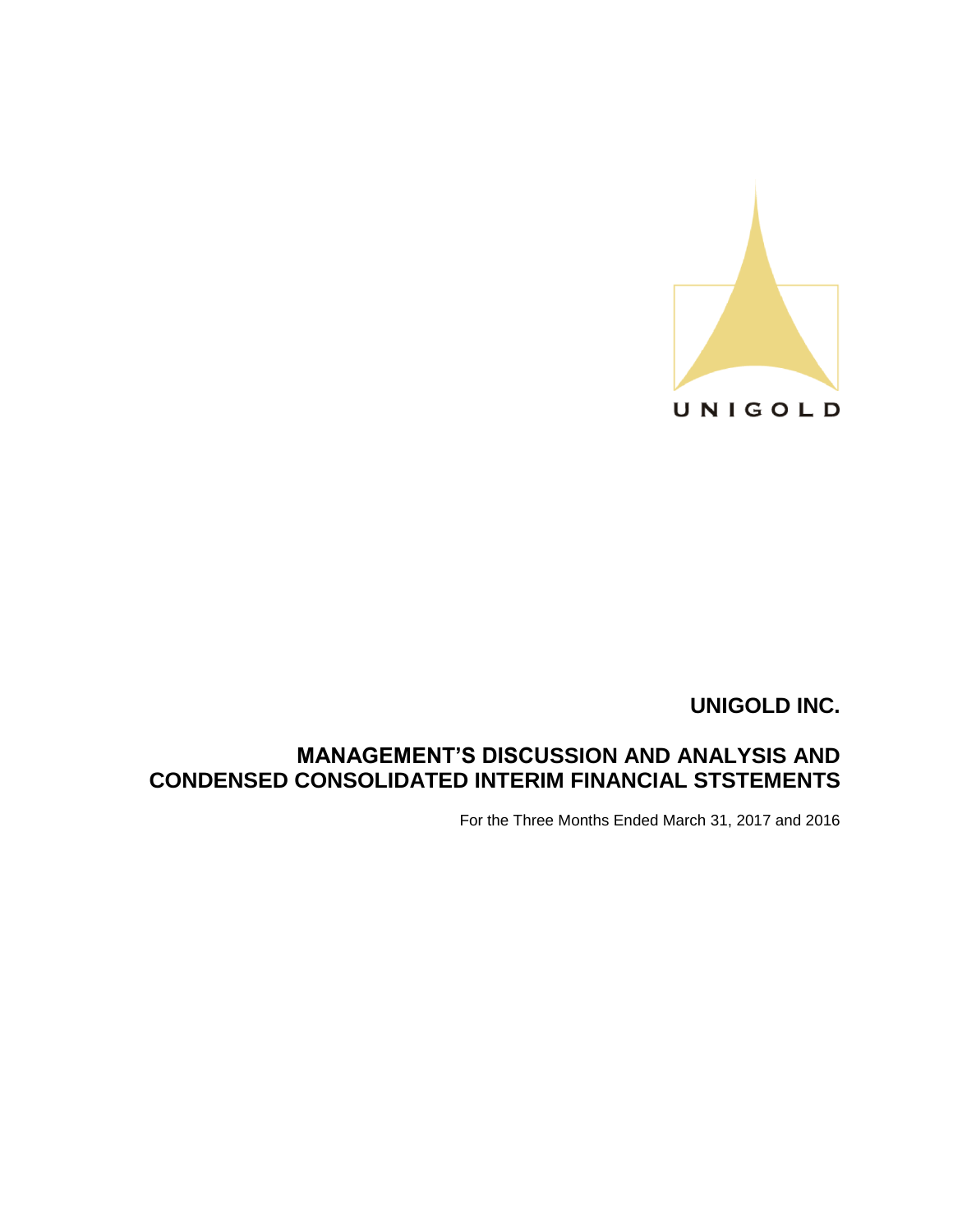# **MANAGEMENT'S DISCUSSION AND ANALYSIS**

The following discussion and analysis of the unaudited, condensed consolidated interim operating results and financial condition of Unigold Inc. ("Unigold" or the "Corporation") for the fiscal periods ended March 31, 2017 and 2016 should be read in conjunction with the unaudited, condensed consolidated interim financial statements of the Corporation and notes thereto at March 31, 2017. All financial information in this MD&A has been prepared in accordance with International Financial Reporting Standards ("IFRS"), and all dollar amounts are expressed in Canadian dollars unless otherwise indicated. Additional information, including the Corporation's press releases, has been filed electronically through the System for Electronic Document Analysis and Retrieval ("SEDAR") and is available online at www.sedar.com. The date of this report is May 23, 2017.

## *Corporation Overview*

Unigold is a Canadian based, growth oriented, junior natural resource Corporation focused on exploring and developing its significant land position in the Dominican Republic, within the highly-prospective Cretaceous-age Tireo Formation. The Tireo Formation, an emerging gold and base metal district, is a 75 kilometre wide series of volcanic and sedimentary rocks trending northwesterly across the island of Hispaniola. Unigold's most advanced project is their 100 percent interest in the 22,600-hectare Neita Exploration Concession, located in the west central highlands of the Dominican Republic along the border with Haiti. The Concession was renewed in 2012 for another five-year term (comprised of a three-year term with two one-year extensions available upon application). The first one-year extension was granted March 2015. The second extension was granted February 2016. Unigold operates through its wholly owned Canadian subsidiary, Unigold Resources Inc., and its 97 per cent owned subsidiary, Unigold Dominicana, S.R.L., which is incorporated in the Dominican Republic.

## *Forward-Looking Statements*

This MD&A contains "forward-looking information" within the meaning of applicable Canadian securities legislation. Forward-looking information includes, but is not limited to, information concerning Unigold's exploration program and planned gold production as well as Unigold's strategies and future prospects. Generally, forward-looking information can be identified by the use of forward-looking terminology such as "plans", "expects", or "does not expect", "is expected", "budget", "scheduled", "estimates", "forecasts", "intends", "anticipates", or "does not anticipate", or "believes" or variations of such words and phrases or statements that certain actions, events or results "may", "could", "would", "might", or "will be taken", "occur", or "be achieved". Forward-looking information is based on the opinions and estimates of management at the date the information is made, and is based on a number of assumptions and subject to a variety of risks and uncertainties and other factors that could cause actual events or results to differ materially from those projected in the forward-looking information. Assumptions upon which such forward-looking information is based include, without limitation, availability of skilled labour, equipment, and materials; the potential of the Corporation's properties to contain economic metals deposits; the Corporation's ability to meet its working capital needs for the twelve-month period ending December 31, 2015; and the plans, costs, timing and capital for future exploration and development of the Corporation's property interests in the Dominican Republic. Many of these assumptions are based on factors and events that are not within the control of Unigold and there is no assurance they will prove to be correct. Factors that could cause actual results to vary materially from results anticipated by such forward-looking information include changes in market conditions, variations in ore reserves, resources, grade or recovery rates, risks relating to international operations (including legislative, political, social, or economic developments in the jurisdictions in which Unigold operates), economic factors, government regulation and approvals, environmental and reclamation risks, actual results of exploration activities, fluctuating metal prices and currency exchange rates, costs, changes in project parameters, conclusions of economic evaluations, the possibility of project cost overruns or unanticipated costs and expenses, labour disputes and the availability of skilled labour, failure of plant, equipment or processes to operate as anticipated, capital expenditures and requirements for additional capital, risks associated with internal control over financial reporting, and other risks of the mining industry. Although Unigold has attempted to identify important factors that could cause actual actions, events or results to differ materially from those described in forward-looking information, there may be other factors that cause actions, events or results not to be anticipated, estimated or intended. There can be no assurance that forward-looking information will prove to be accurate, as actual results and future events could differ materially from those anticipated in such information. Unigold undertakes no obligation to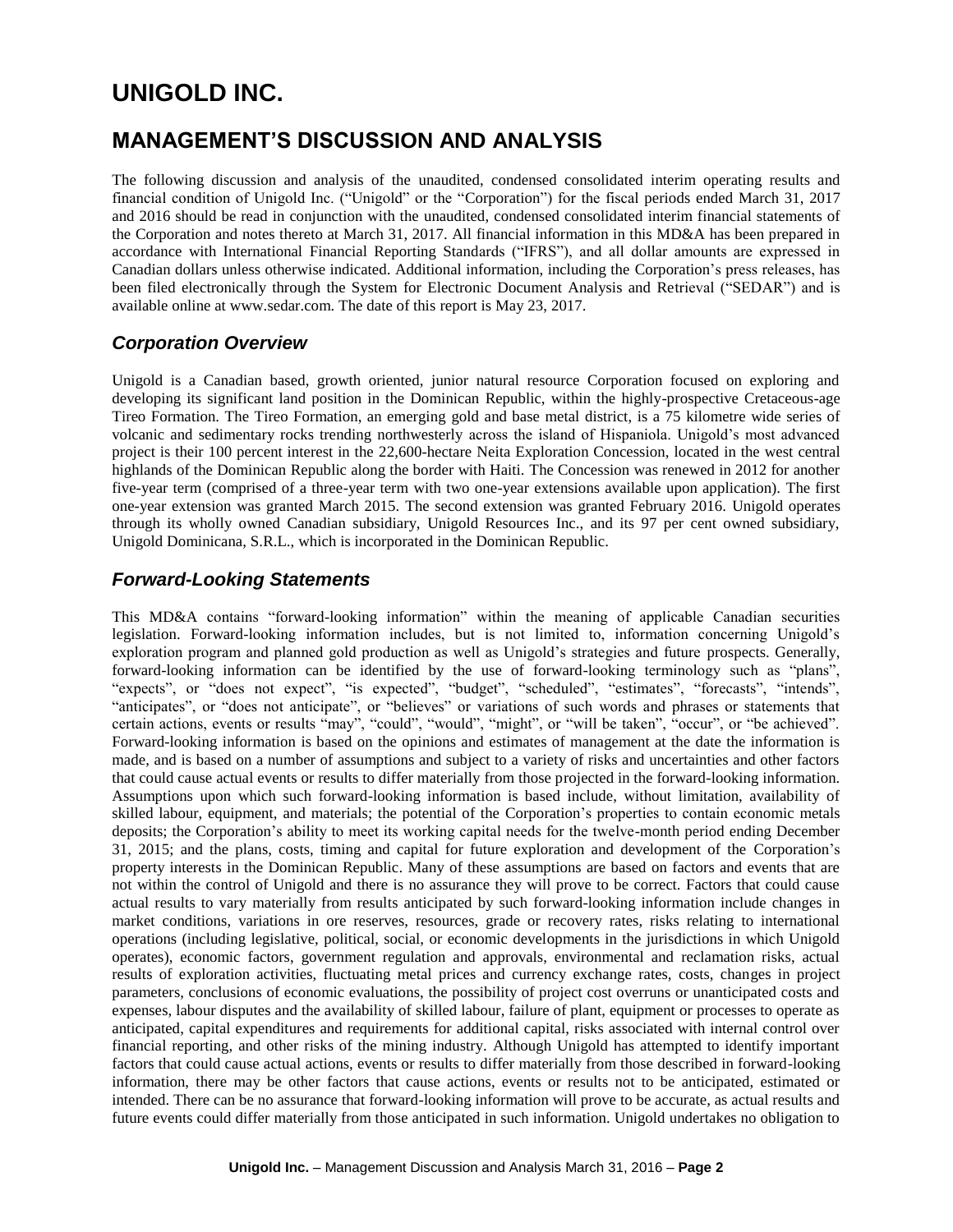update forward-looking information if circumstances or management's estimates or opinions should change except as required by applicable securities laws. The reader is cautioned not to place undue reliance on forward-looking information.

## *Nature of Operations and Going Concern*

On November 12, 2013, the Corporation announced an initial inferred mineral resource estimate for the Candelones deposits assuming open-pit mining of the deposits. This resource was estimated to be 39.5 M tonnes averaging 1.6 grams per tonne ("g/t") gold ("Au") containing 2.0 M ounces ("oz") of gold. On February 24, 2015, the Corporation announced an updated inferred mineral resource estimate for the Candelones Extension deposit, assuming underground mining of this deposit. The updated resource estimated 5.2 M tonnes averaging 5.3  $g/t$  Au containing 894,000 oz of gold with 0.35 percent ("%") copper ("Cu") containing 41.2 M lbs of copper. The reader is cautioned that mineral resources are not mineral reserves and do not have demonstrated economic viability. A mineral resource is a concentration or occurrence of solid material of economic interest in or on the Earth's crust in such form, grade or quality and quantity that there are reasonable prospects for eventual economic extraction. The location, quantity, grade or quality, continuity and other geological characteristics of a mineral resource are known, estimated or interpreted from specific geological evidence and knowledge, including sampling.

The recoverability of the amounts shown for mineral properties and deferred exploration and evaluation costs are dependent upon the existence of economically recoverable mineral reserves, the ability of the Corporation to obtain the necessary financing to complete its exploration programs and upon future profitable production or proceeds from disposition of such properties.

Because of limited working capital and continuing operating losses, the Corporation's continuance as a going concern is dependent upon its ability to obtain adequate financing and to reach profitable levels of operation. It is not possible to predict whether financing efforts will be successful or if the Corporation will attain profitable levels of operations or be able to sell properties.

## *Highlights for Q1 2017*

### *Events Subsequent to the Quarter End*

 The Neita exploration concession expired March 7, 2017 but, pertaining to the prerogatives set forth by Article 16 of the Mining Law Application Rules, the exclusive right of the concession area is protected by the application of a new exploration concession, which was duly filed by the Corporation on November 26th, 2016. As of May 23, 2017, the General Mines Direction is analyzing the exploration concession application. To the best knowledge of management, there are no technical issues that would justify the denial of the application.

### *Exploration*

### *Neita*

Unigold's Neita concession covers a 22,600-hectacre area within the highly prospective Tireo Formation, a 75 kilometre wide series of volcanic and sedimentary rocks trending northwesterly through the island of Hispaniola. The Tireo Formation hosts a number of promising gold and base metal targets, both in the Dominican Republic and Haiti. During 2013, over 5.0 M gold equivalent oz were defined in the Tireo Formation.

Unigold has been actively exploring the Neita Concession since 2002, compiling an extensive geochemical and geophysical database and isolating numerous anomalies with the potential to host economically viable deposits of gold, zinc and copper.

Since acquiring the Neita property, Unigold has completed over 32,000 soil samples, 10,000 rock samples, 31,000 metres of surface trenching, and over 117,700 metres of diamond drilling. Drilling has largely focused on the Candelones deposits concession.

No work is currently under way on the property pending renewal of the exploration concession. The Neita exploration concession expired March 7, 2017 but, pertaining to the prerogatives set forth by Article 16 of the Mining Law Application Rules, the exclusive right of the concession area is protected by the application of a new exploration concession, which was duly filed by the Corporation on November 26th, 2016. As of April 13, 2017, the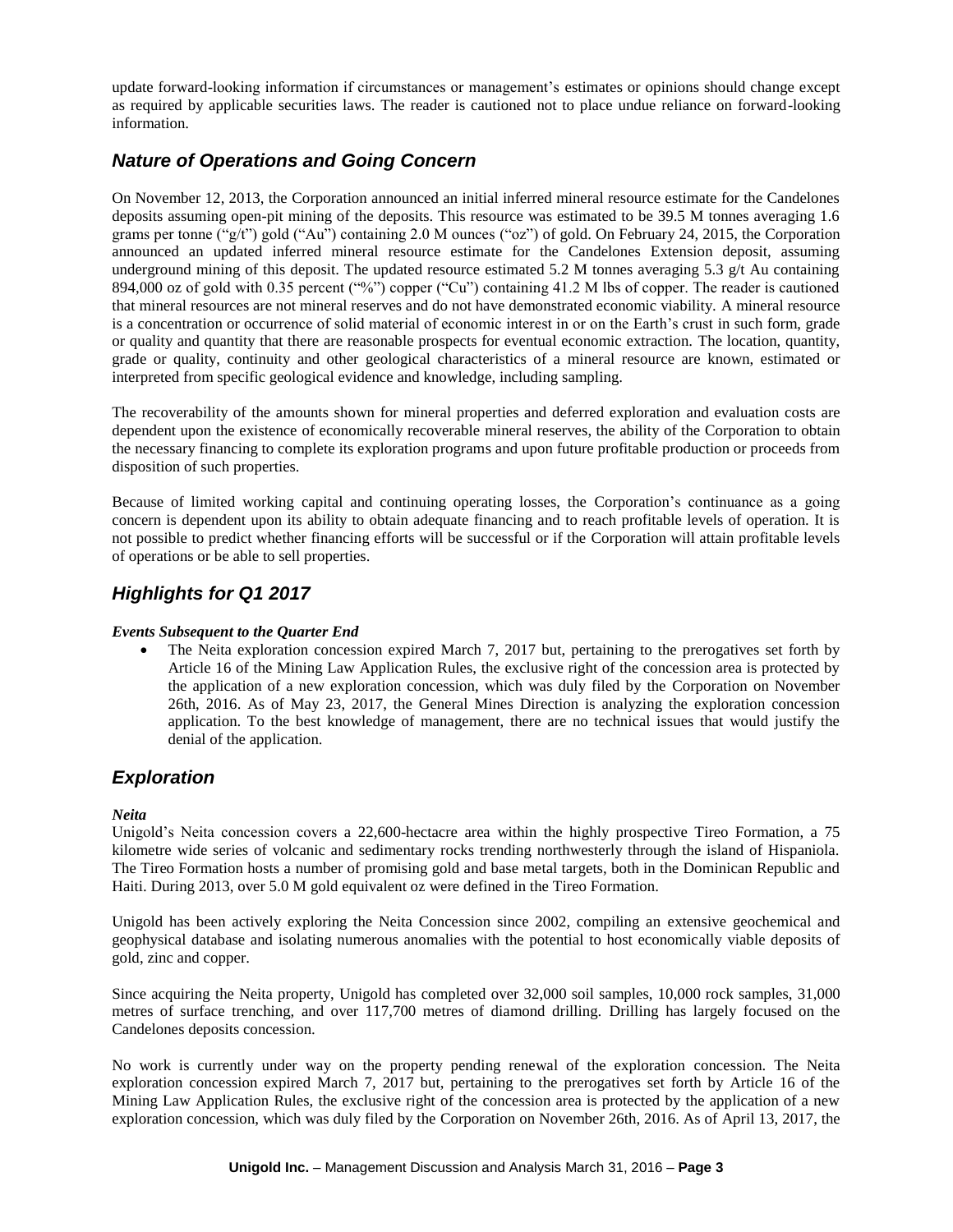General Mines Direction is analyzing the exploration concession application. To the best knowledge of management, there are no technical issues that would justify the denial of the application.

Completed work:

|                                 | <b>Statistics</b> |              |                 |  |  |  |
|---------------------------------|-------------------|--------------|-----------------|--|--|--|
| Compilation data                | Q1 2017           | Year to date | PROJECT TO DATE |  |  |  |
| Drilling $-$ holes              |                   |              | 494             |  |  |  |
| Drilling $-$ metres             |                   |              | 117,735         |  |  |  |
| $Trenching - metres$            |                   |              | 31,559          |  |  |  |
| Geochemical analysis            |                   |              | 142,697         |  |  |  |
| Grab samples                    |                   |              | 10,108          |  |  |  |
| Soil samples                    |                   |              | 32,704          |  |  |  |
| Stream samples                  |                   |              | 884             |  |  |  |
| Induced polarization lines – km |                   |              | 196             |  |  |  |
| Magnetic survey lines $-$ km    |                   |              | 687             |  |  |  |

The material categories of exploration and evaluation assets are summarized below:

|                                                        |                 | Year to date |                       |
|--------------------------------------------------------|-----------------|--------------|-----------------------|
| As at                                                  | January 1, 2017 | additions    | <b>March 31, 2017</b> |
| Consulting (contract geologists and other technical    |                 |              |                       |
| specialists)                                           | 6,663,189<br>S. | \$11,000     | \$6,674,189           |
| Drilling (including supplies and logistics expenses)   | 13,262,450      | 253          | 13,262,703            |
| Field expense (including geochemistry and geophysics)  | 2,289,275       | 569          | 2,289,844             |
| Laboratory analysis                                    | 4,640,535       |              | 4,640,535             |
| Travel                                                 | 1,542,430       | 19.138       | 1,561,568             |
| Wages & salaries                                       | 4,400,685       | 49.696       | 4,450,381             |
| Other (includes legal costs, capitalized depreciation) | 6,202,435       | 62,475       | 6,264,910             |
|                                                        | \$39,000,999    | \$143.131    | \$39,144,130          |

### *Results of Operations*

For the quarter ended March 31, 2017, the Corporation recorded a loss of \$184,116, or \$0.00 per share, compared with a loss of \$163,002 or \$0.01 per share, in 2016.

The material components of general and administrative expenses are detailed below.

|                               | Three Months Ending March 31, |          |  |  |
|-------------------------------|-------------------------------|----------|--|--|
|                               | 2017                          | 2016     |  |  |
| Rent                          | 1,575<br>S.                   | \$6,163  |  |  |
| Insurance                     | 6,117                         | 4,288    |  |  |
| Computer supplies and support | 4,615                         | 4,753    |  |  |
| Other                         | 3,030                         | 2.851    |  |  |
| Total                         | \$15,337                      | \$18,055 |  |  |

### *Liquidity and Capital Resources*

The Corporation has no producing properties and, consequently, has no current operating income or cash flow. Financing of the Corporation's activities to date has been primarily obtained from equity issues. The continuing development of the Corporation's properties therefore depends on the Corporation's ability to obtain additional financing.

On May 25, 2016, Unigold Inc. closed a private placement of 16,000,000 units of the Corporation (the "Units") at a price of \$0.30 per Unit for gross proceeds of \$4,800,000 (the "Private Placement"). Each Unit consisted of one common share of the Corporation (a "Unit Share") and one common share purchase warrant (a "Warrant"). Each Warrant entitled the holder thereof to purchase one common share of the Corporation (a "Warrant Share" and together with the Units, Unit Shares, and Warrants, the "Securities") at an exercise price of \$0.45 at any time prior to May 25, 2018. The Corporation has the right to accelerate the expiry date of the Warrants on notice to the holders of Warrants if the closing price of the Corporation's common shares on a stock exchange in Canada is higher than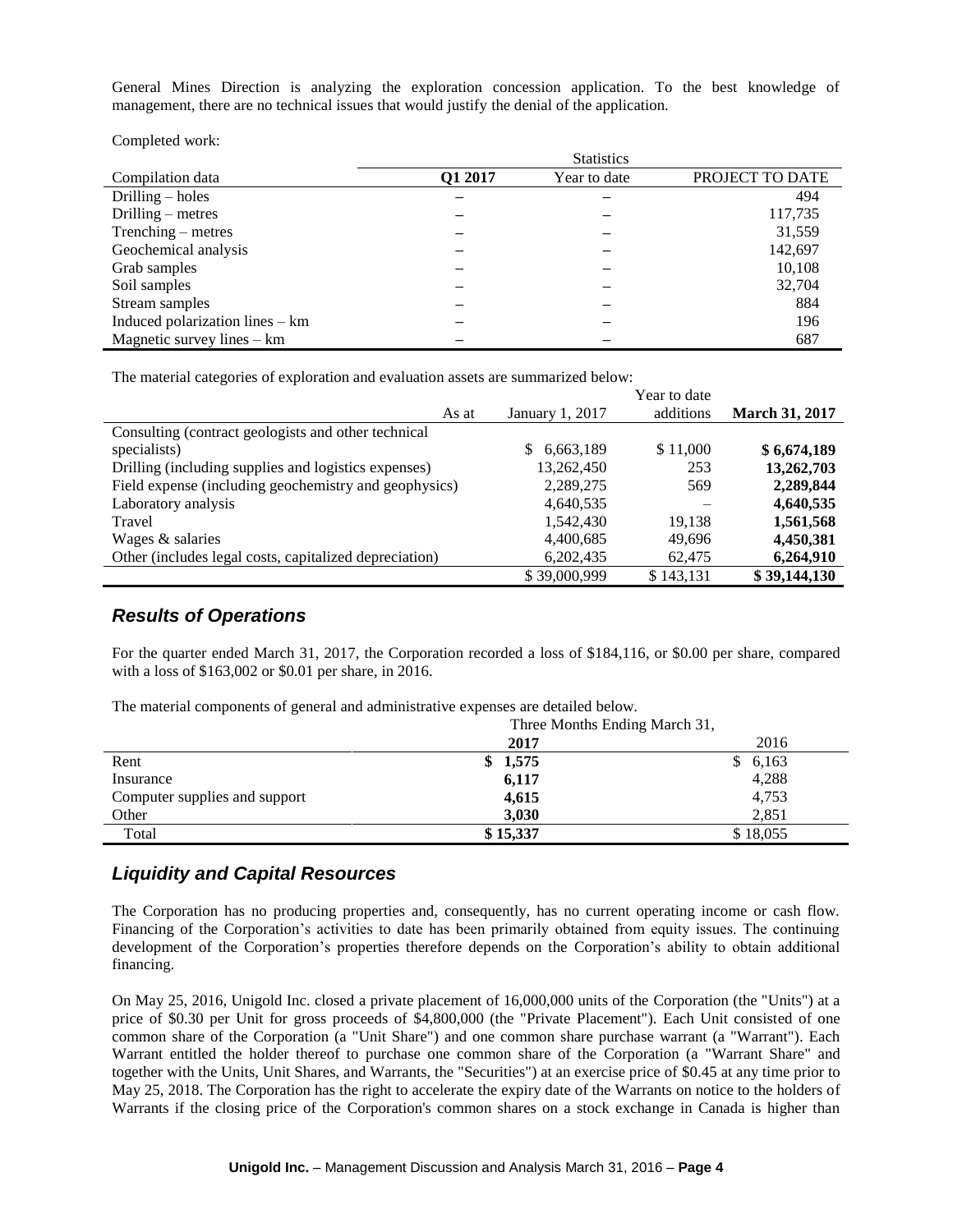\$0.90 per common share for more than 20 consecutive trading days at any time after September 26, 2016, in which case the Warrants will expire 30 days after the date on which such notice is given.

In connection with the closing of the Private Placement, the Corporation issued an aggregate of 1,120,000 broker units (the "Broker Units") and paid an aggregate of \$343,324 in cash to the agents. Each Broker Unit entitled the holder thereof to purchase one unit of the Corporation until May 25, 2018 at an exercise price of \$0.30 per unit. Each unit consists of one common share of the Corporation and one common share purchase warrant of the Corporation having the same terms as the Warrants.

The proceeds from the Private Placement were used to fund the Corporation's continued exploration and development of its gold assets in the Dominion Republic, and for general working capital purposes.

As of March 31, 2017, the Corporation had a cash balance of \$2,304,995 (December 31, 2016 – \$2,594,593) and working capital of \$2,275,304 (December 31, 2016 – \$2,568,555).

### *Outlook*

Unigold had sufficient cash available as at March 31, 2017 to continue its operations. No exploration is planned in the Dominican Republic until the exploration concession is renewed. On renewal of the concession, Unigold intends to resume an active exploration program.

## *Quarterly Financial Information (Unaudited)*

The following table sets out selected financial information derived from the Corporation's consolidated financial statements for each of the eight most recently completed quarters:

|                           | 2017                     | 2016   |        |        |        | 2015   |        |                |
|---------------------------|--------------------------|--------|--------|--------|--------|--------|--------|----------------|
| $$$ thousands, except per |                          |        |        |        |        |        |        |                |
| share amounts)            | О1                       | O4     | Q3     | 02     | Q1     | Q4     | O3     | Q <sub>2</sub> |
| Revenue                   | $\overline{\phantom{0}}$ | –      | –      |        | —      | –      |        |                |
| Net loss                  | (184)                    | (249)  | (140)  | (636)  | (163)  | (125)  | (309)  | (140)          |
| Net loss per share: Basic |                          |        |        |        |        |        |        |                |
| and diluted               | (0.00)                   | (0.00) | (0.00) | (0.02) | (0.01) | (0.01) | (0.01) | (0.01)         |
| Acquisition of            |                          |        |        |        |        |        |        |                |
| exploration and           |                          |        |        |        |        |        |        |                |
| evaluation assets         | 143                      | 543    | 743    | 208    | 371    | 416    | 84     |                |

The net loss in Q2 2016 includes a non-cash share based payment of \$487,034. Acquisition of exploration and evaluation activities varies on the level and type of activity with drilling consuming the most funds. In 2015, one drill operated in one month of Q4. In 2016, one drill operated in for two months in Q1, three months in Q3 and two months in Q4.

## *Related Party Transactions*

Included in the accounts for the periods ended March 31, 2017 and 2016 are payments made to officers, directors and corporations under the control or significant influence of officers and directors of the Corporation as follows:

|                                            | Three months ended March 31, |          |          |  |
|--------------------------------------------|------------------------------|----------|----------|--|
|                                            |                              | 2017     | 2016     |  |
| Management services fees paid to           |                              |          |          |  |
| corporations controlled by or under        |                              |          |          |  |
| significant influence of an officer of the |                              |          |          |  |
| Corporation                                |                              | \$9,000  | \$48,125 |  |
| Professional fees paid to officers         |                              | 61.650   | 45,500   |  |
|                                            |                              | \$70,650 | \$93,625 |  |

These transactions were in the normal course of operations and were measured at the exchange amount, which is the amount of consideration established and agreed to by the related parties. These transactions were in the normal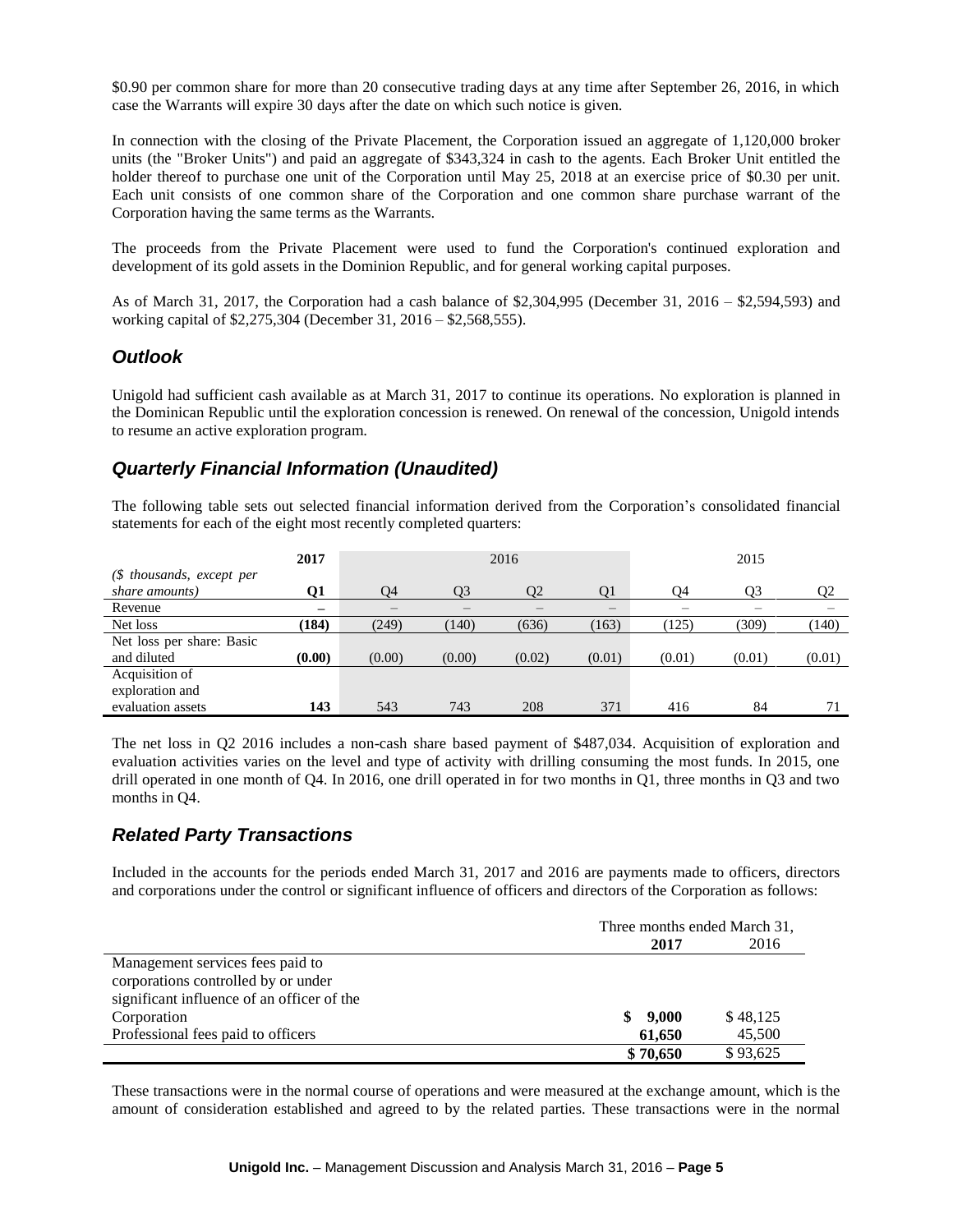course of operations and were measured at the exchange amount, which is the amount of consideration established and agreed to by the related parties.

## *Commitments, Contingencies and Contractual Obligations*

The Corporation's exploration activities are subject to various federal, provincial and international laws and regulations governing the protection of the environment. These laws and regulations are continually changing and generally becoming more restrictive. The Corporation conducts its operations so as to protect public health and the environment and believes its operations are materially in compliance with all applicable laws and regulations. The Corporation has made, and expects to make in the future, expenditures to comply with such laws and regulations.

Minimum contractual payments over the next five years are as follows:

| Year         | $_{\rm \tau total}$ | 2017      | 2018                     | 2019 | 2020                     | 2021 |
|--------------|---------------------|-----------|--------------------------|------|--------------------------|------|
| Office lease | 8.000               | 8.000     | $\overline{\phantom{0}}$ |      | -                        | -    |
| Services     | 126.000             | 126.000   | $\overline{\phantom{0}}$ |      |                          | —    |
|              | \$134,000           | \$134,000 | $\overline{\phantom{0}}$ |      | $\overline{\phantom{0}}$ | -    |

## *Trend Information*

There are no major trends that are anticipated to have a material effect on the Corporation's financial condition and results of operations in the near future.

### *Off-Balance Sheet Arrangements*

The Corporation has no off-balance sheet arrangements, no capital lease agreements and no long-term debt obligations.

### *Proposed Transactions*

There are no proposed transactions that will materially affect the performance of the Corporation. As is typical of the gold exploration sector, Unigold is continually reviewing potential property acquisition, investment and joint venture transactions and opportunities

### *Critical Accounting Policies and Estimates*

The Corporation prepares its consolidated financial statements in accordance with IFRS. The most significant accounting estimates are the policy of capitalizing exploration costs on its properties and the valuation of such properties, and the stock-based compensation calculation.

The Corporation reviews its portfolio of exploration properties on an annual basis to determine whether a writedown of the capitalized cost of any property is required. The recoverability of the amounts shown for exploration properties and deferred exploration and evaluation assets is dependent on the existence of economically recoverable reserves, and the ability to obtain financing to complete the development of such reserves.

The Corporation uses the Black-Scholes model to determine the fair value of options and warrants. The main factor affecting the estimates of stock-based compensation is the stock price volatility used. The Corporation uses the historical price data and comparables in the estimate of future volatilities.

### *Risks and Uncertainties*

At the present time, Unigold does not hold any interest in a mining property in production. The Corporation's viability and potential successes lie in its ability to develop, exploit and generate revenue out of mineral deposits. Revenues, profitability and cash flow from any future mining operations involving the Corporation will be influenced by precious and/or base metal prices and by the relationship of such prices to production costs. Such prices have fluctuated widely and are affected by numerous factors beyond the Corporation's control.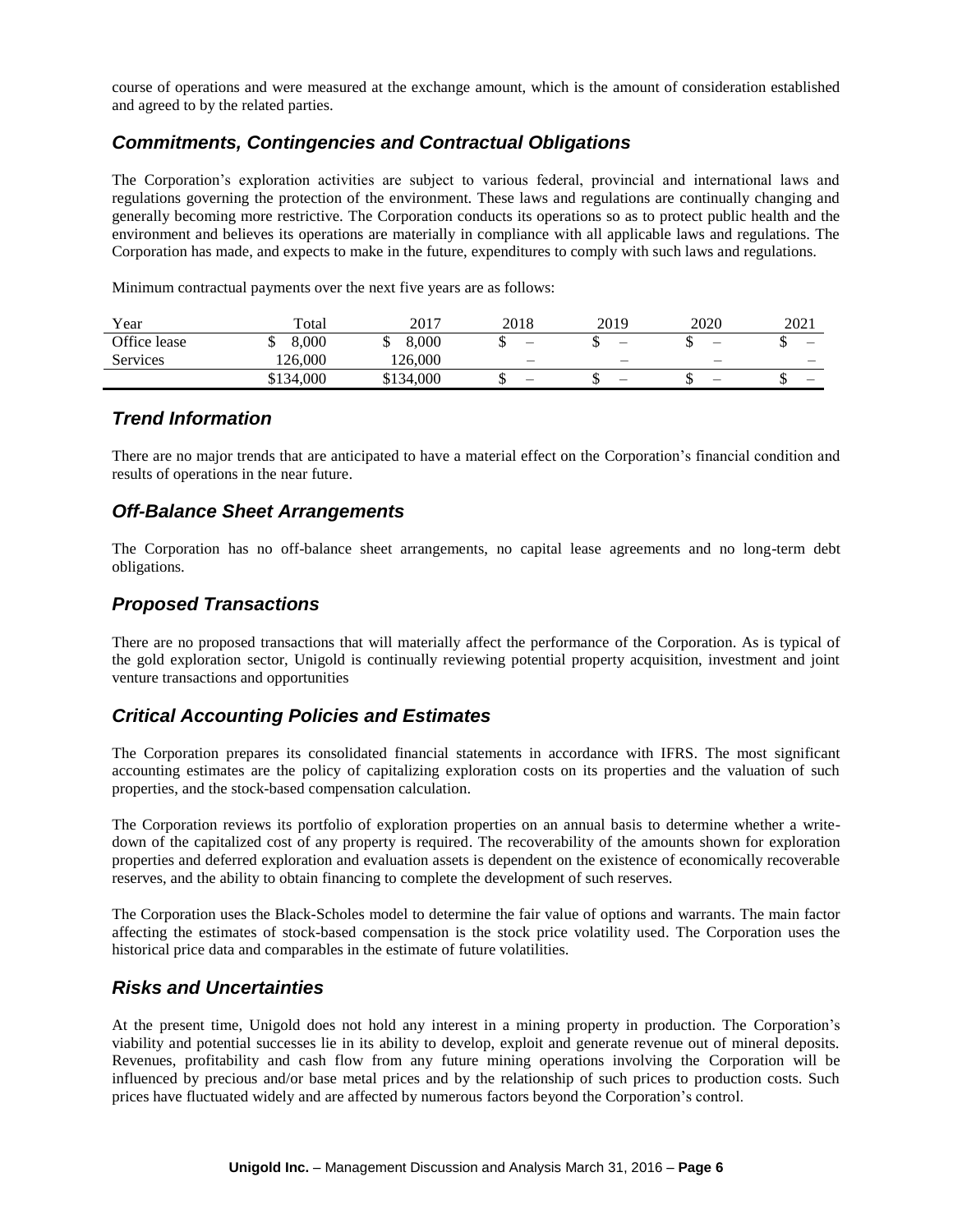### *Nature of Mineral Exploration and Development Projects*

Mineral exploration is highly speculative in nature, involves many risks and frequently is non-productive. There is no assurance that exploration efforts will be successful. The exploration and development of mineral deposits involves significant financial and other risks over an extended period of time, which even a combination of careful evaluation, experience, and knowledge may not eliminate. Few mining properties that are explored are ultimately developed into producing mines. Major expenses are required to establish reserves by drilling and to construct mining and processing facilities. Large amounts of capital are frequently required to purchase necessary equipment. It is impossible to ensure that the current or proposed exploration programs on properties in which the Corporation has an interest will result in profitable commercial mining operations.

Success in establishing mineral reserves through exploration is the result of a number of factors, including the quality of management, the Corporation's level of geological and technical expertise, the quality of land available for exploration and other factors. Once mineralization is discovered, it may take several years in the initial phases of drilling until production is possible, during which time the economic feasibility of production may change. Substantial expenditures are required to establish proven and probable reserves through drilling, to determine the optimal metallurgical process to extract the metals from the ore and, in the case of new properties, to construct mining and processing facilities. Whether a deposit will be commercially viable depends on a number of factors, including the particular attributes of the deposit, such as its size and grade, costs and efficiencies of the recovery methods that can be employed, proximity to infrastructure, financing costs and governmental regulations, including regulations relating to prices, taxes, royalties, infrastructure, land use, importing and exporting of gold or silver, and environmental protection. The effect of these factors cannot be accurately predicted, but the combination of these factors may result in the Corporation not receiving an adequate return on its invested capital. Because of these uncertainties, no assurance can be given that exploration programmes will result in the establishment or expansion of resources or reserves.

### *The Corporation's Properties Are Subject to Title Risks*

The Corporation has taken all reasonable steps to ensure that it has proper title to its properties. However, the Corporation cannot provide any guarantees that there are no prior unregistered agreements, claims or defects that may result in the Corporation's title to its properties being challenged. A successful challenge to the precise area and location of these claims could result in the Corporation being unable to operate on its properties as anticipated or being unable to enforce its rights with respect to its properties, which could have a material and adverse effect on the Corporation's future cash flows, earnings, results of operations and financial condition.

#### *The Corporation and Its Projects Are Subject to Risks of Operating in Foreign Countries*

The Corporation's projects are subject to the risks of operating in foreign countries. The Corporation's foreign operations and investments and its ability to carry on its business in the normal course may be adversely affected by political and economic considerations such as civil unrest, war (including in neighbouring states), terrorist actions, labour disputes, corruption, sovereign risk, political instability, the failure of foreign parties, courts or governments to honour or enforce contractual relations, changing government regulations with respect to mining (including environmental requirements, taxation, land tenure, foreign investments, income repatriation and capital recovery), fluctuations in currency exchange and inflation rates, import and export restrictions, challenges to the Corporation's title to properties or mineral rights, problems renewing concessions and permits, opposition to mining from environmental or other non-governmental organizations, increased financing costs, instability due to economic under-development, inadequate infrastructure, and the expropriation of property interests. In addition, the enforcement by Unigold of its legal rights to exploit its properties or to utilize its permits and concessions may not be recognized by the court systems in the Dominican Republic. The occurrence of one or more of these risks could have a material and adverse effect on the viability and financial performance of its foreign operations, which could have a material and adverse effect on the Corporation's future cash flows, earnings, results of operations and financial condition. Any of these events could also result in conditions that delay or prevent the Corporation from exploring or developing its properties even if economic quantities of minerals are found.

### *Financing Risk*

To fund future investments in its mineral properties the Corporation requires capital. The Corporation may not have sufficient internally generated cash flow and working capital and may have to access the capital markets. Subject to economic conditions at the time, there can be no assurance the Corporation would be able to raise additional debt or equity financing on acceptable terms. If the Corporation cannot finance its future projects it could have a material and adverse effect on the Corporation's future cash flows, earnings, results of operations and financial condition.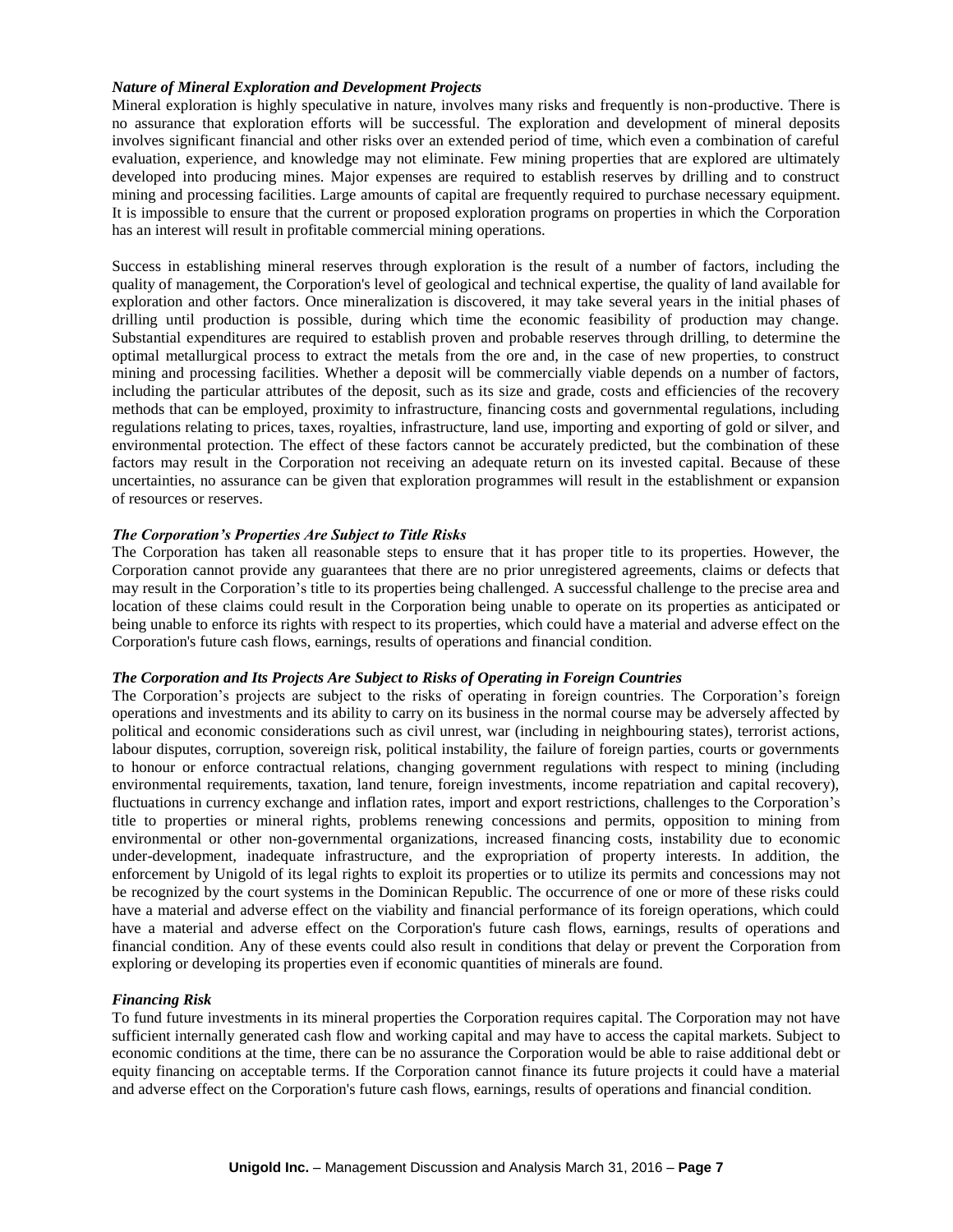## *Environmental Matters*

In the risks section above, reference was made to several risks impacting on environment matters. Unigold believes that it is in compliance with all environmental regulations in the Dominican Republic and has made no provision for environmental remediation costs as such costs are believed to be immaterial.

## *Corporate Social Responsibility ("CSR"), Safety, Health and Environment.*

The Corporation engages in and adheres to the principles of sound Corporate Social Responsibility with the local communities and people where it operates. While the Corporation recognizes that the funds to achieve these goals are derived from shareholders investment in the Corporation, it also believes that those same shareholders recognize that pragmatic and cost effective CSR activity benefits all stakeholders and enables ongoing field activity with the support of local leaders, government, landowners and the community in general.

There were no lost time accidents during the period. There were no reportable environmental compliance events during the period.

### *Future Accounting Changes*

#### *Accounting standards and interpretations issued but not yet adopted*

Certain new standards, interpretations, amendments and improvements to existing standards are not yet effective for the period ended March 31, 2016, and have not been applied in preparing these unaudited, condensed consolidated interim financial statements as follows:

- IFRS 9 *Financial Instruments* addresses the classification and measurement of financial assets; and
- IFRS 16 *Leases* requires that leases over one year in length be recorded as a liability. IFRS 16 states that upon lease commencement a lessee recognises a right-of-use asset and a lease liability. The right-of-use asset is initially measured at the amount of the liability plus any initial direct costs. After lease commencement, the lessee shall measure the right-of-use asset at cost less accumulated depreciation and accumulated impairment.

These standards are being evaluated to determine their impact on the unaudited, condensed consolidated interim financial statements financial statements of the Corporation. IFRS 9 is effective for the Corporation's fiscal year starting January 1, 2018. IFRS 16 is effective for annual periods beginning on or after January 1, 2019.

### *Financial Instruments*

#### *Fair Value*

IFRS requires that the Corporation disclose information about the fair value of its financial assets and liabilities. The carrying amounts for cash and cash equivalents, sundry receivables, accounts payable and accrued liabilities on the Statements of Financial Position approximate fair value because of the limited term of these instruments. Fair value estimates are made at the statement of financial position date based on relevant market information and information about the financial instrument. These estimates are subjective in nature and involve uncertainties in significant matters of judgment and therefore cannot be determined with precision. Changes in assumptions could significantly affect these estimates.

#### *Credit Risk*

Credit risk is the risk of loss associated with a counterparty's inability to fulfill its payment obligations. The Corporation's credit risk is primarily attributable to cash, other receivables, other financial assets and other investments. Cash is held with reputable Canadian financial institutions, from which management believes the risk of loss to be minimal. Financial instruments included in other receivables consist of harmonized sales tax due from the Federal Government of Canada. Other receivables are in good standing as of March 31, 2017. Management believes that the credit risk concentration with respect to financial instruments included in other receivables is minimal.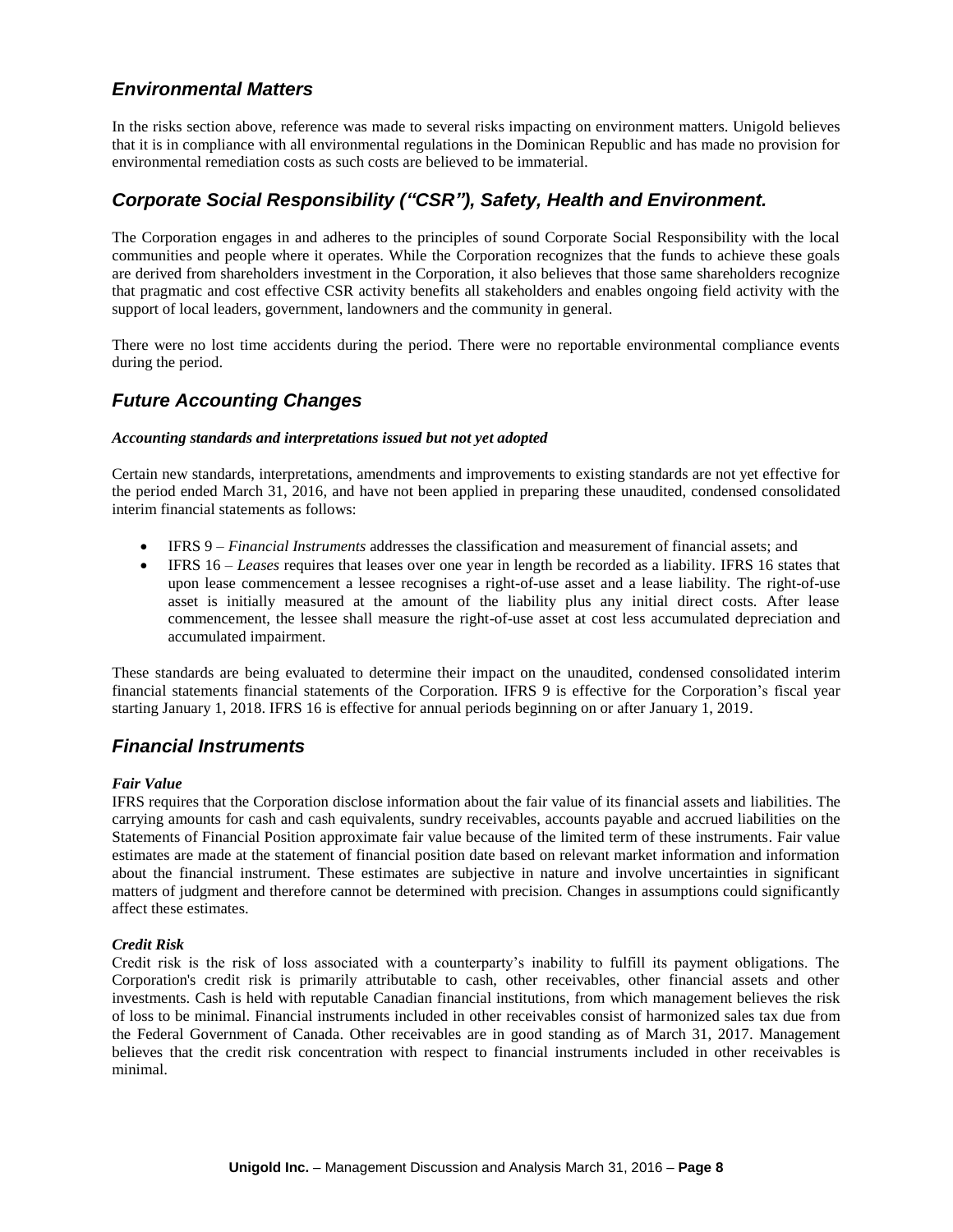### *Liquidity Risk*

As at March 31, 2017, the Corporation has working capital of \$2,275,304 (December 31, 2016 – \$2,568,555). As of March 31, 2017, the Corporation has a cash balance of \$2,304,995 (December 31, 2016– \$2,594,593 to settle current accounts payable and accrued liabilities of \$69,187 (December 31, 2016 – \$77,913). The Corporation's other current assets consist of other receivables of \$28,817 (December 31, 2016 – \$32,468) and other financial assets and prepaids of \$10,679 (December 31, 2016 – \$19,407).

#### *Market Risk*

At the present time, the Corporation does not hold any interest in a mining property that is in production. The Corporation's viability and potential success depends on its ability to develop, exploit, and generate revenue from the development of mineral deposits. Revenue, cash flow, and profits from any future mining operations in which the Corporation is involved will be influenced by precious and/or base metal prices and by the relationship of such prices to production costs. Such prices can fluctuate widely and are affected by numerous factors beyond the Corporation's control.

#### *Foreign Exchange Risk*

The Corporation's financings are in Canadian dollars. Certain of the Corporation's transactions with its subsidiary, Unigold Dominicana, S.R.L. are incurred in foreign currencies and are therefore subject to gains or losses due to fluctuations in exchange rates. The Corporation is therefore subject to foreign exchange risk. As at March 31, 2017, the Corporation had cash balances of \$101,225 (December 31, 2016 – \$192,700) in United States dollars. U.S. \$ accounts payable as at March 31, 2017 were U.S. \$nil (December 31, 2016 – U.S. \$13,248).

#### *Interest Rate Risk*

The Corporation's current policy is to invest excess cash in investment-grade short-term deposit certificates issued by its financial institutions. The Corporation periodically monitors the investments it makes and is satisfied with the creditworthiness of its financial institutions. As of March 31, 2017, interest rate risk is minimal since the Corporation has no interest-bearing debt instruments.

#### *Commodity Price Risk*

The ability of the Corporation to develop its properties and the future profitability of the Corporation is directly related to the market price of certain minerals.

#### *Sensitivity Analysis*

The Corporation is exposed to foreign currency risk of fluctuations on financial instruments that are denominated in U.S. dollars and the Dominican Republic Peso related to cash balances, other investments and accounts payable. Sensitivity to a plus or minus 5% change in the foreign exchange rate would not have resulted in a significant fluctuation in loss for the period ended March 31, 2017. The Corporation does not undertake currency hedging activities to mitigate its foreign currency risk.

#### *Capital Management*

Unigold considers its capital structure to consist of total equity attributable to equity holders of the Corporation. The Corporation manages its capital structure and makes adjustments to it, in order to have the funds available to support is exploration and corporate activities. The Corporation's objective in managing capital is to safeguard its ability to operate as a going concern. The Corporation is in the development stage and as such is dependent on external financing. In order to carry out planned exploration and development, and pay for administrative and operating costs, the Corporation will spend its existing working capital. The Corporation's objective when managing capital is to safeguard the Corporation's ability to continue as a going concern in order to pursue the exploration of its exploration properties and maximize shareholder returns. The Corporation satisfies its capital requirements through careful management of its cash resources and by equity issues, as necessary, based on the prevalent economic conditions of both the industry and the capital markets and the underlying risk characteristics of the related assets. Management reviews its capital management approach on an ongoing basis. The Corporation is not subject to externally imposed capital requirements.

## *Report on Internal Control over Financial Reporting and Disclosure Controls and Procedures*

In connection with Exemption Orders issued in November 2007 by each of the British Columbia Securities Commission and Ontario Securities Commission, the Chief Executive Officer and Chief Financial Officer of the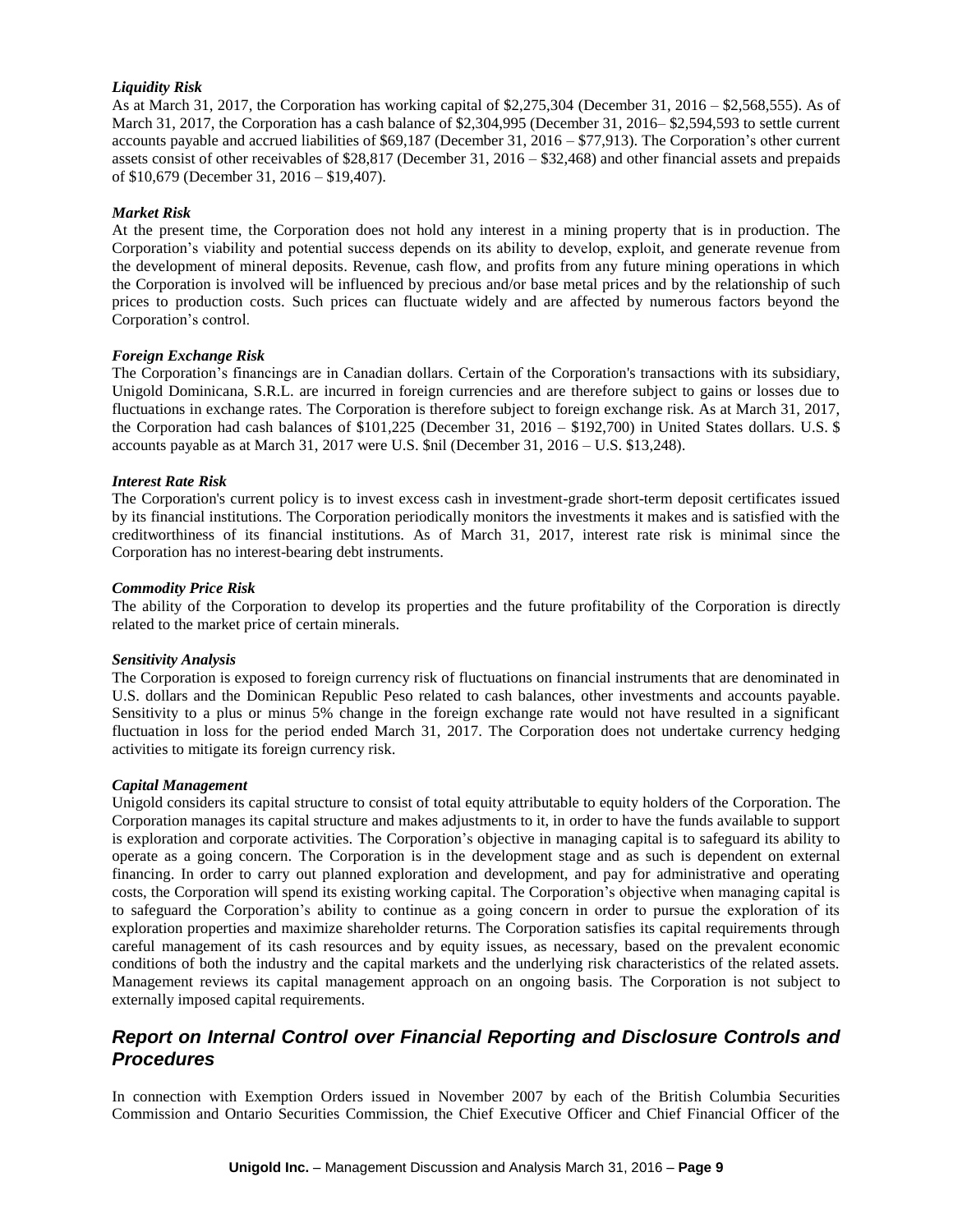Corporation have filed a Venture Issuer Basic Certificate with respect to the financial information contained in the unaudited, condensed consolidated interim financial statements and the accompanying related MD&A. In contrast to the certificate under National Instrument 52-109 (Certification of Disclosure in Issuer's Annual and Interim Filings) ("NI 52-109"), the Venture Issuer Basic Certificate does not include representations relating to the establishment and maintenance of disclosure controls and procedures and internal control over financial reporting, as defined in NI 52-109. For further information, the reader should refer to the Venture Issuer Basic Certificates filed by the Corporation with the Annual Filings on SEDAR at www.sedar.com. Management believes that based upon the evaluations and actions taken to date, reasonable assurance can be provided that there is no material misstatement of the financial results reported as of March 31, 2017.

## *Outstanding Share Data*

| Details about the Corporation's outstanding common shares as at May 23, 2017 are as follows: |            |
|----------------------------------------------------------------------------------------------|------------|
| Common shares issued and outstanding                                                         | 45.621.309 |
| Potential issuance of common shares – warrants                                               | 19,740,000 |
| Stock options issued to directors, employees, officers and consultants                       | 3.830.000  |

## *Qualified Person*

The foregoing scientific and technical information has been prepared or reviewed by Wes Hanson, P.Geo., the Chief Operating Officer of the Corporation. He also supervises all work associated with the Corporation's exploration programs in the Dominican Republic. Mr. Hanson is a "qualified person" within the meaning of National Instrument 43-101. W. Lewis P. Geo. and A. San Martin MAusIMM(CP), both employed by Micon have reviewed and approved statements associated with the mineral resource estimates.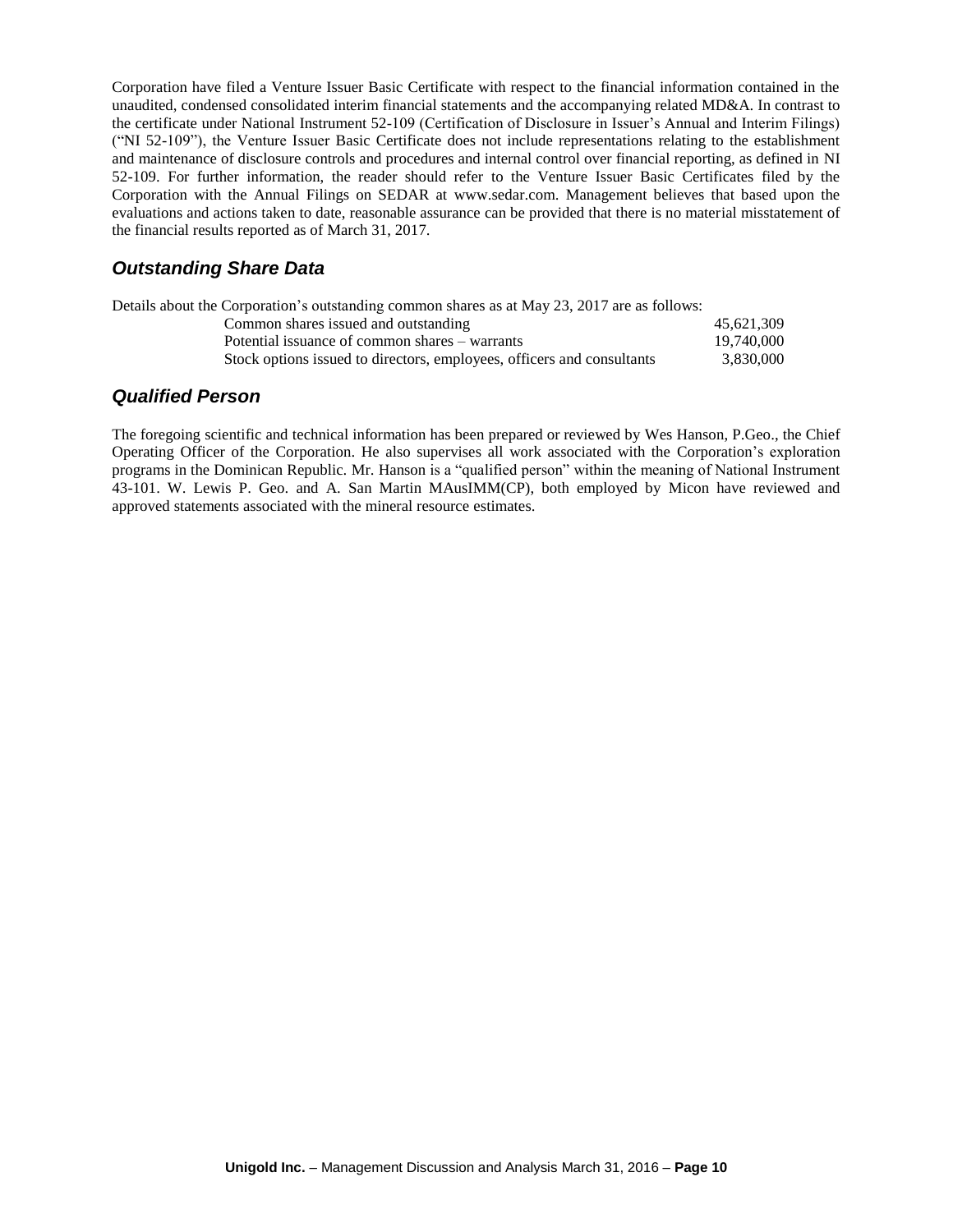# **CONDENSED CONSOLIDATED INTERIM FINANCIAL STATEMENTS**

For the Three Months Ended March 31, 2017 and 2016 Expressed in Canadian Dollars Unaudited

The accompanying unaudited condensed consolidated interim financial statements of Unigold Inc. have been prepared by and are the responsibility of management. Unigold's auditors have not reviewed the unaudited condensed interim financial statements.

### **UNIGOLD INC.**

## *CONDENSED CONSOLIDATED INTERIM STATEMENTS OF COMPREHENSIVE LOSS*

*(Unaudited-Expressed in Canadian Dollars)* 

|                                       | Three months ended March 31, |             |
|---------------------------------------|------------------------------|-------------|
|                                       | 2017                         | 2016        |
|                                       |                              |             |
| <b>Operating expenses</b>             |                              |             |
| Compensation (Note 11)                | \$96,556                     | \$78,475    |
| Professional and consulting fees      | 50,762                       | 15,026      |
| Travel and business development       | 14,872                       | 7,899       |
| Listing and shareholder information   | 10,617                       | 11,256      |
| General and administrative expenses   | 15,337                       | 18,055      |
| Amortization                          | 186                          | 266         |
| Loss on disposal of property, plant   |                              |             |
| and equipment                         | 7                            | 4,608       |
| Foreign exchange loss                 | 141                          | 27,428      |
|                                       |                              |             |
| Net loss for the period before the    |                              |             |
| undernoted                            | (188, 478)                   | (163, 013)  |
| Investment income                     | 4,362                        | 11          |
|                                       |                              |             |
| Total loss and comprehensive loss for |                              |             |
| the period                            | \$ (184, 116)                | \$(163,002) |
|                                       |                              |             |
| Net loss per share - basic & diluted  |                              |             |
| (Note 10)                             | \$ (0.00)                    | \$ (0.01)   |
|                                       |                              |             |

*The accompanying notes are an integral part of these condensed consolidated interim financial statements.*

**Unigold Inc.** – Condensed Consolidated Interim Financial Statements March 31, 2017 – **Page 11 of 28**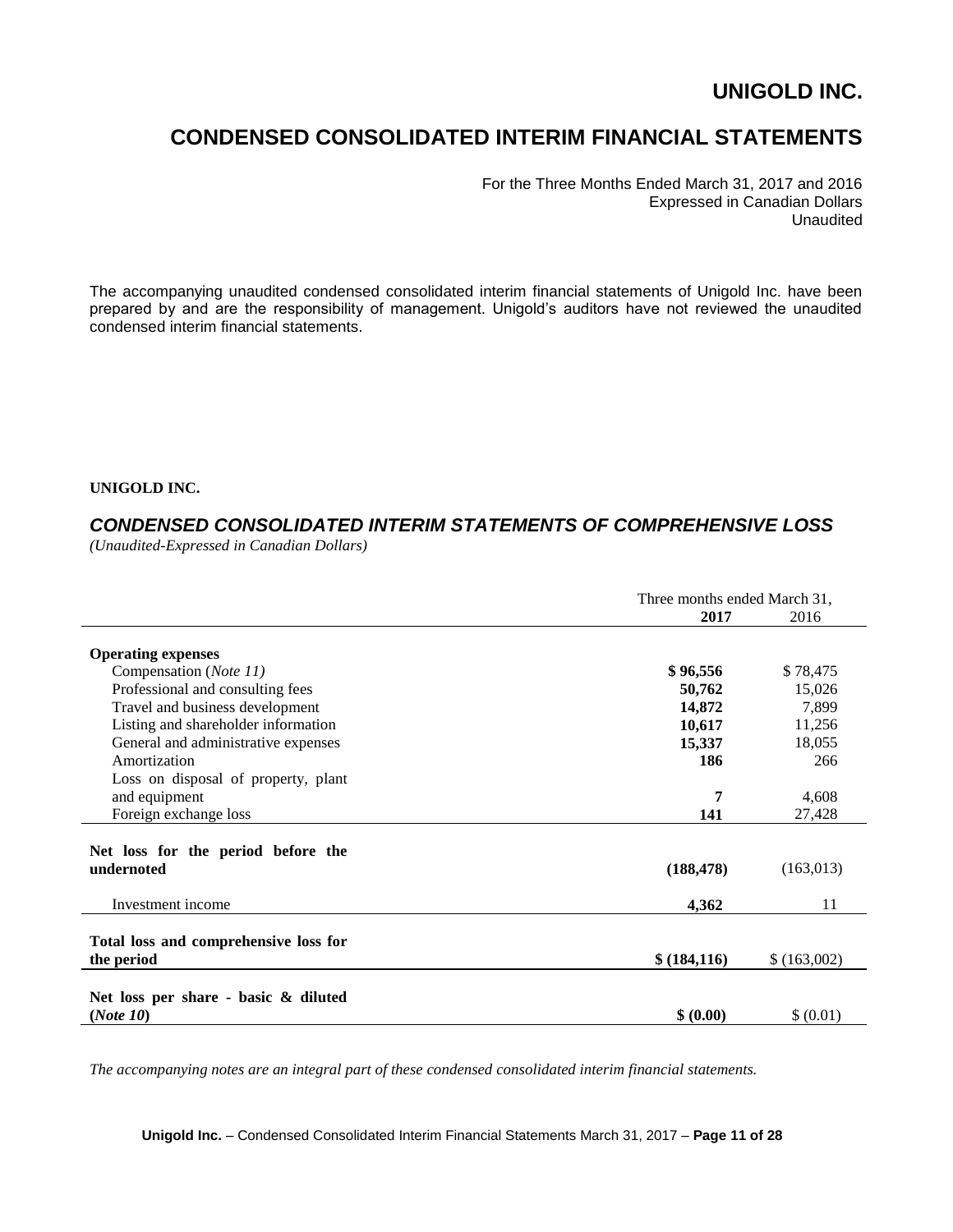## *CONDENSED CONSOLIDATED INTERIM STATEMENTS OF FINANCIAL POSITION*

*(Expressed in Canadian Dollars)*

|                                                                                                           | <b>March 31, 2017</b> |                   |
|-----------------------------------------------------------------------------------------------------------|-----------------------|-------------------|
| As at,                                                                                                    | (unaudited)           | December 31, 2016 |
| <b>Assets</b>                                                                                             |                       |                   |
| <b>Current assets</b>                                                                                     |                       |                   |
| Cash                                                                                                      | \$2,304,995           | \$2,594,593       |
| Other receivables                                                                                         | 28,817                | 32,468            |
| Other financial assets and prepaids                                                                       | 10,679                | 19,407            |
| Total current assets                                                                                      | 2,344,491             | 2,646,468         |
| <b>Non-current assets</b>                                                                                 |                       |                   |
| Property, plant and equipment (Note 6)                                                                    | 530,048               | 564,044           |
| Exploration properties (Note 7)                                                                           | 283,747               | 283,747           |
| Exploration and evaluation assets (Note 7)                                                                | 39,144,130            | 39,000,999        |
| <b>Total assets</b>                                                                                       | \$42,302,416          | \$42,495,258      |
| <b>Liabilities</b><br><b>Current liabilities</b>                                                          |                       |                   |
| Accounts payable and accrued liabilities                                                                  | \$69,187              | \$<br>77,913      |
| <b>Total liabilities</b>                                                                                  | 69,187                | 77,913            |
| Equity attributable to shareholders of the Company                                                        |                       |                   |
| Share capital (Note $8(a)$ )                                                                              | 57,299,940            | 57,299,940        |
| Reserve for warrants (Note $8(b)$ )                                                                       | 3,249,939             | 3,249,939         |
| Reserve for share-based payments ( <i>Note</i> $8(c)$ )                                                   | 1,671,314             | 1,671,314         |
| Accumulated deficit                                                                                       | (19,990,795)          | (19,806,679)      |
| Total equity attributable to shareholders of the Company                                                  | 42,230,398            | 42,414,514        |
| <b>Non-controlling interest</b>                                                                           | 2,831                 | 2,831             |
| <b>Total equity</b>                                                                                       | 42,233,229            | 42,417,345        |
| <b>Total liabilities and equity</b>                                                                       | \$42,302,416          | \$42,495,258      |
| Nature of operations (Note 1)<br>Going concern (Note 2)<br>Commitments and contingencies (Notes 7 and 16) |                       |                   |

Approved on Behalf of the Board:

s/ Joseph Del Campo s/ Joseph Hamilton Director Director Director

*The accompanying notes are an integral part of these condensed consolidated interim financial statements.*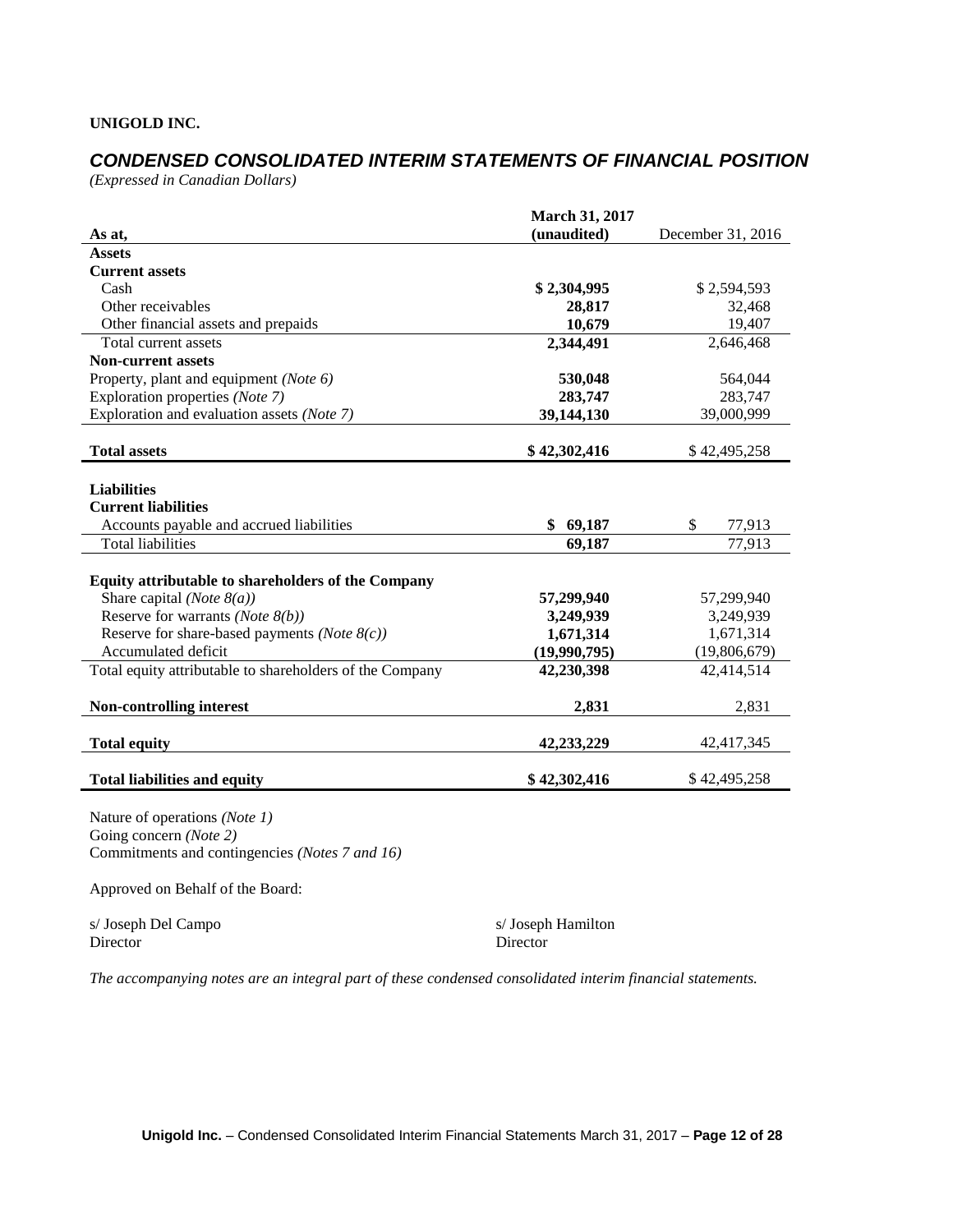## *CONDENSED CONSOLIDATED INTERIM STATEMENTS OF CHANGES IN SHAREHOLDERS' EQUITY*

*(Unaudited-Expressed in Canadian Dollars)*

|                                   |            | Share capital |             | Other reserves |             | Accumulated     | Equity          |
|-----------------------------------|------------|---------------|-------------|----------------|-------------|-----------------|-----------------|
|                                   | Number     |               |             | Share-based    | Total other | Deficit         | attributable to |
|                                   | of shares  | Amount        | Warrants    | payment        | reserves    |                 | shareholders    |
| Balance, January 1, 2017          | 45,621,309 | \$57,299,940  | \$3,249,939 | \$1,671,314    | \$4,921,253 | \$ (19,806,679) | \$42,414,514    |
| Share-based payment               |            |               |             |                |             |                 |                 |
| Transfer to deficit on expiry     |            |               |             |                |             |                 |                 |
| Net loss for the period           |            |               |             |                |             | (184, 116)      | (184, 116)      |
| <b>Balance March 31, 2017</b>     | 45,621,309 | \$57,299,940  | \$3,249,939 | \$1,671,314    | \$4,921,253 | \$ (19,990,795) | \$42,230,398    |
|                                   |            | Share capital |             | Other reserves |             | Accumulated     | Equity          |
|                                   | Number     |               |             | Share-based    | Total other | Deficit         | attributable to |
|                                   | of shares  | Amount        | Warrants    | payment        | reserves    |                 | shareholders    |
| <b>Balance, January 1, 2016</b>   | 29,471,309 | \$55,075,544  | \$1,099,080 | \$1,304,771    | \$2,403,851 | \$(18,878,831)  | \$38,600,564    |
| Net loss for the period           |            |               |             |                |             | (163,002)       | (163,002)       |
| <b>Balance March 31, 2016</b>     | 29,471,309 | 55,075,544    | 1,099,080   | 1,304,771      | 2,403,851   | (19,041,833)    | 38,437,562      |
| Private placement                 | 16,000,000 | 4,800,000     |             |                |             |                 | 4,800,000       |
| Share issue costs                 |            | (454, 442)    |             |                |             |                 | (454, 442)      |
| Warrants issued                   |            | (2,150,859)   | 2,150,859   |                | 2,150,859   |                 |                 |
| Options exercised                 | 150,000    | 29,697        |             | (14,697)       | (14,697)    |                 | 15,000          |
| Share-based payment               |            |               |             | 591,399        | 591,399     |                 | 591,399         |
| Net loss for the period           |            |               |             |                |             | (665.535)       | (665, 535)      |
| <b>Balance June 30, 2016</b>      | 45,621,309 | 57,299,940    | 3,249,939   | 1,881,473      | 5,131,412   | (19,707,368)    | 42,723,984      |
| Transfer to deficit on expiry     |            |               |             | (105, 572)     | (105, 572)  | 105,572         |                 |
| Share-based payment               |            |               |             | 49,697         | 49,697      |                 | 49.697          |
| Net loss for the period           |            |               |             |                |             | (140, 204)      | (140, 204)      |
| <b>Balance September 30, 2016</b> | 45,621,309 | 57,299,940    | 3,249,939   | 1,825,598      | 5,075,537   | (19,742,000)    | 42,633,477      |
| Transfer to deficit on expiry     |            |               |             | (154, 284)     | (154, 284)  | 154,284         |                 |
| Net loss for the period           |            |               |             |                |             | (218,963)       | (238,963)       |
| Balance, December 31, 2016        | 45,621,309 | \$57,299,940  | \$3,249,939 | \$1,671,314    | \$4,921,253 | \$ (19,806,679) | \$42,414,514    |

*The accompanying notes are an integral part of these condensed consolidated interim financial statements*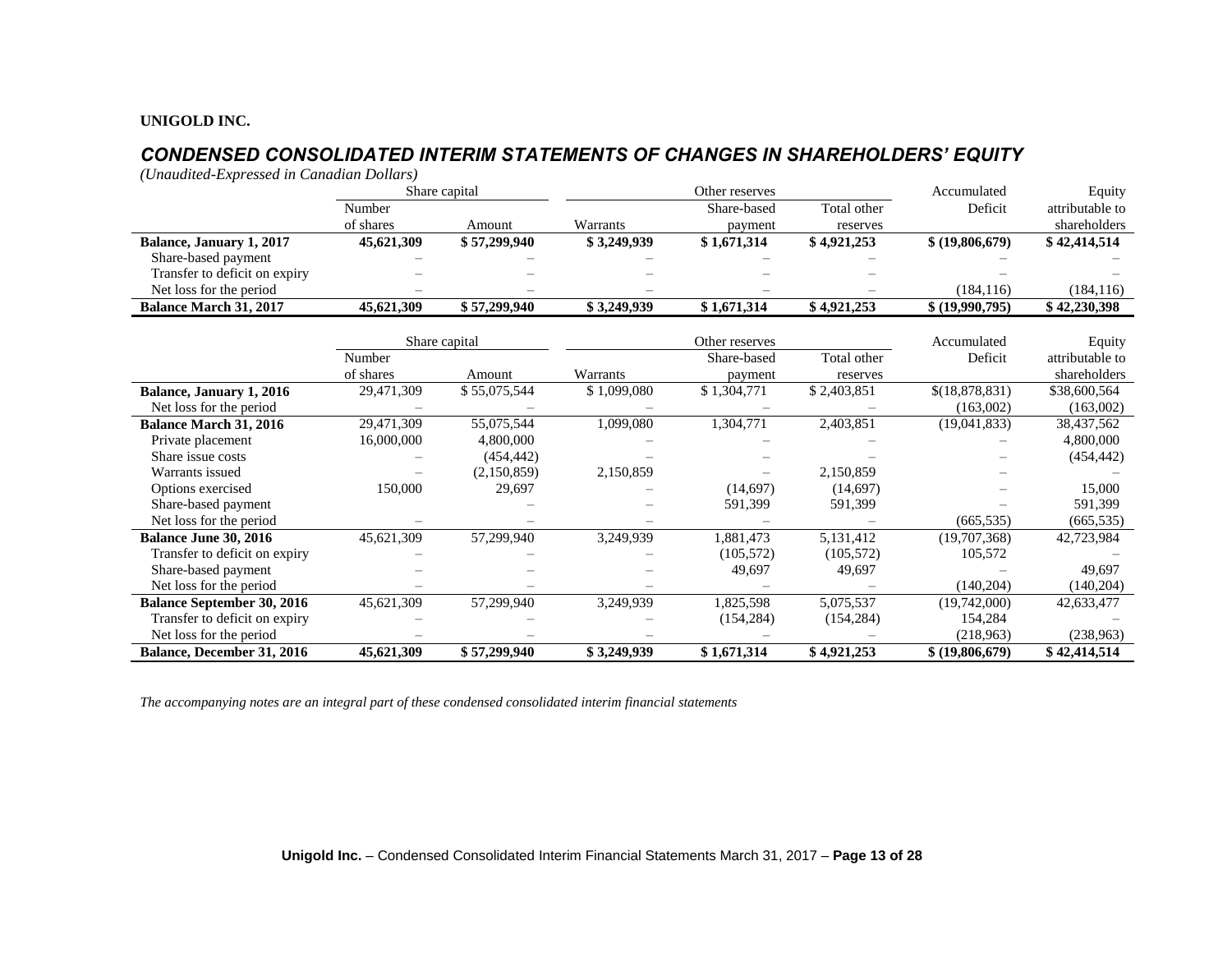## *CONDENSED CONSOLIDATED INTERIM STATEMENTS OF CASH FLOWS*

*(Unaudited-Expressed in Canadian Dollars)* 

| For the three month period ended March 31,       | 2017         | 2016        |
|--------------------------------------------------|--------------|-------------|
|                                                  |              |             |
| Cash flows from operating activities             |              |             |
| Net loss for the period                          | \$(184, 116) | \$(163,002) |
| Adjustments to add/(deduct) non-cash items       |              |             |
| Amortization                                     | 186          | 266         |
| Loss on disposal of property, plant and          |              |             |
| equipment                                        | 7            | 4,608       |
| Deduct investment income                         | (2, 252)     | (11)        |
|                                                  | (186, 175)   | (158, 139)  |
| Working capital adjustments                      |              |             |
| Other receivables                                | 3,651        | (196)       |
| Other financial assets and prepaids              | 8,728        | 13,780      |
| Accounts payable and accrued liabilities         | (8,726)      | 46,841      |
| Net cash flows from operating activities         | (182, 522)   | (97, 714)   |
|                                                  |              |             |
| <b>Cash flows from investing activities</b>      |              |             |
| Disposal of fixed assets                         | 5,761        | 300         |
| Acquisition of exploration and evaluation assets | (115,089)    | (335,270)   |
| Investment income                                | 2,252        | 11          |
| Net cash flows from investing activities         | (107,076)    | (334,959)   |
|                                                  |              |             |
| <b>Cash flows from financing activities</b>      |              |             |
| Net cash flows from financing activities         |              |             |
| Net decrease in cash                             | (289, 598)   | (432, 673)  |
|                                                  |              |             |
| Cash, beginning of period                        | 2,594,593    | 596,348     |
| Cash, end of period                              | \$2,304,995  | \$163,675   |

Supplemental information pertaining to cash flows *(Note 13)*

*The accompanying notes are an integral part of these condensed consolidated interim financial statements.*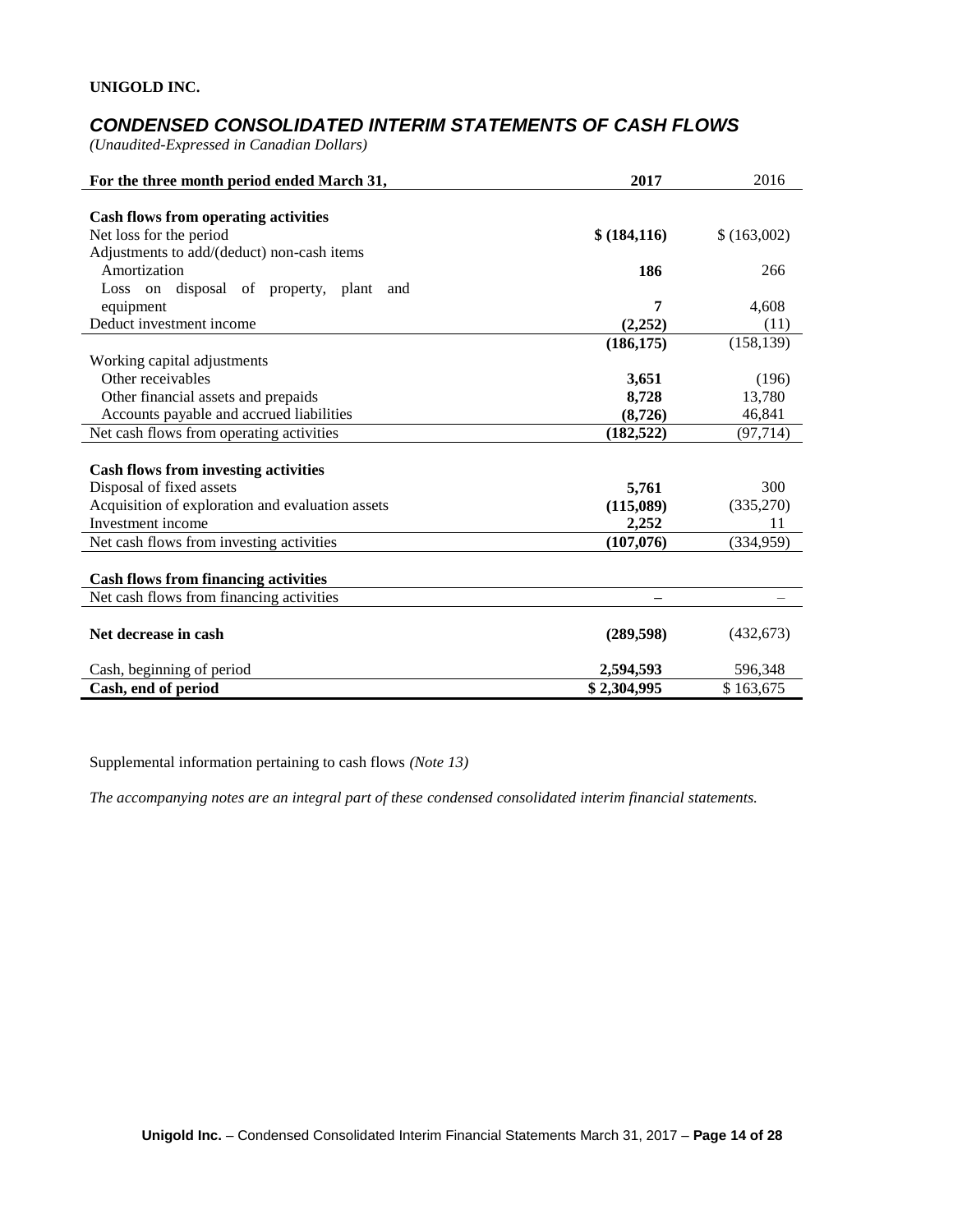## *NOTES TO THE CONDENSED CONSOLIDATED INTERIM FINANCIAL STATEMENTS*

*For the periods ended March 31, 2017 and 2016* Unaudited-Expressed in Canadian dollars unless otherwise stated.

### **1.** *Nature of Operations and Basis of Presentation*

### *Nature of operations*

Unigold Inc. ("Unigold" or the "Company") was incorporated pursuant to the Business Corporations Act (Ontario) on May 9, 1990. The Company's executive office is located at 44 Victoria Street, Suite 1102, Toronto, Ontario M5C 1Y2.

Unigold is in the process of exploring its property in the Dominican Republic.

### *Basis of presentation*

These condensed consolidated interim financial statements include the accounts of the Corporation, and its wholly owned subsidiary, Unigold Resources Inc., which is incorporated in Canada under the Canada Business Corporations Act, and its 97% owned subsidiary, Unigold Dominicana, S.R.L., which is incorporated in the Dominican Republic. All material intercompany balances and transactions have been eliminated.

## *2. Going Concern*

These condensed consolidated interim financial statements have been prepared on a going concern basis. The going concern basis of presentation assumes that the Company will continue in operation for the foreseeable future and be able to realize its assets and discharge its liabilities and commitments in the normal course of business. Because of continuing operating losses, the Company's continuance as a going concern is dependent upon its ability to obtain adequate financing or to reach profitable levels of operation. Management feels that there is a material uncertainty, which causes significant doubt about the Company's ability to continue as a going concern. To address its financing requirements, the Company will seek financing through measures that may include joint venture agreements, debt and equity financings, asset sales, and rights offerings to existing shareholders.

It is not possible to predict whether financing efforts will be successful or if Unigold will attain profitable levels of operation. These condensed consolidated interim financial statements do not include any adjustments to the carrying values of assets and liabilities and the reported expenses and statement of financial position classification that would be necessary should the Company be unable to continue as a going concern and therefore be required to realize its assets and liquidate its liabilities and commitments in other than the normal course of business and at amounts different from those in the accompanying consolidated financial statements. These adjustments could be material.

### *3. Measurement Uncertainty*

The business of mining and exploring for minerals involves a high degree of risk and there can be no assurance that current exploration programs will result in profitable mining operations. The recoverability of the carrying value of exploration properties and exploration and evaluation assets, and the Company's continued existence is dependent upon the preservation of its interest in the underlying properties, the discovery of economically recoverable reserves, the achievement of profitable operations, or the ability of the Company to raise alternative financing, if necessary, or alternatively upon the Company's ability to dispose of its interests on an advantageous basis. Changes in future conditions could require material write-downs of the carrying values. All of the Company's exploration properties are located outside of Canada and are subject to the risk of foreign investment, including increases in taxes and royalties, renegotiation of contracts, currency exchange fluctuations and political uncertainty.

Although the Company has taken steps to verify title to the properties on which it is conducting exploration and in which it has an interest, in accordance with industry standards for the current state of exploration of such properties, these procedures do not guarantee the Company's title. Property title may be subject to unregistered prior agreements and non-compliance with regulatory and environmental requirements.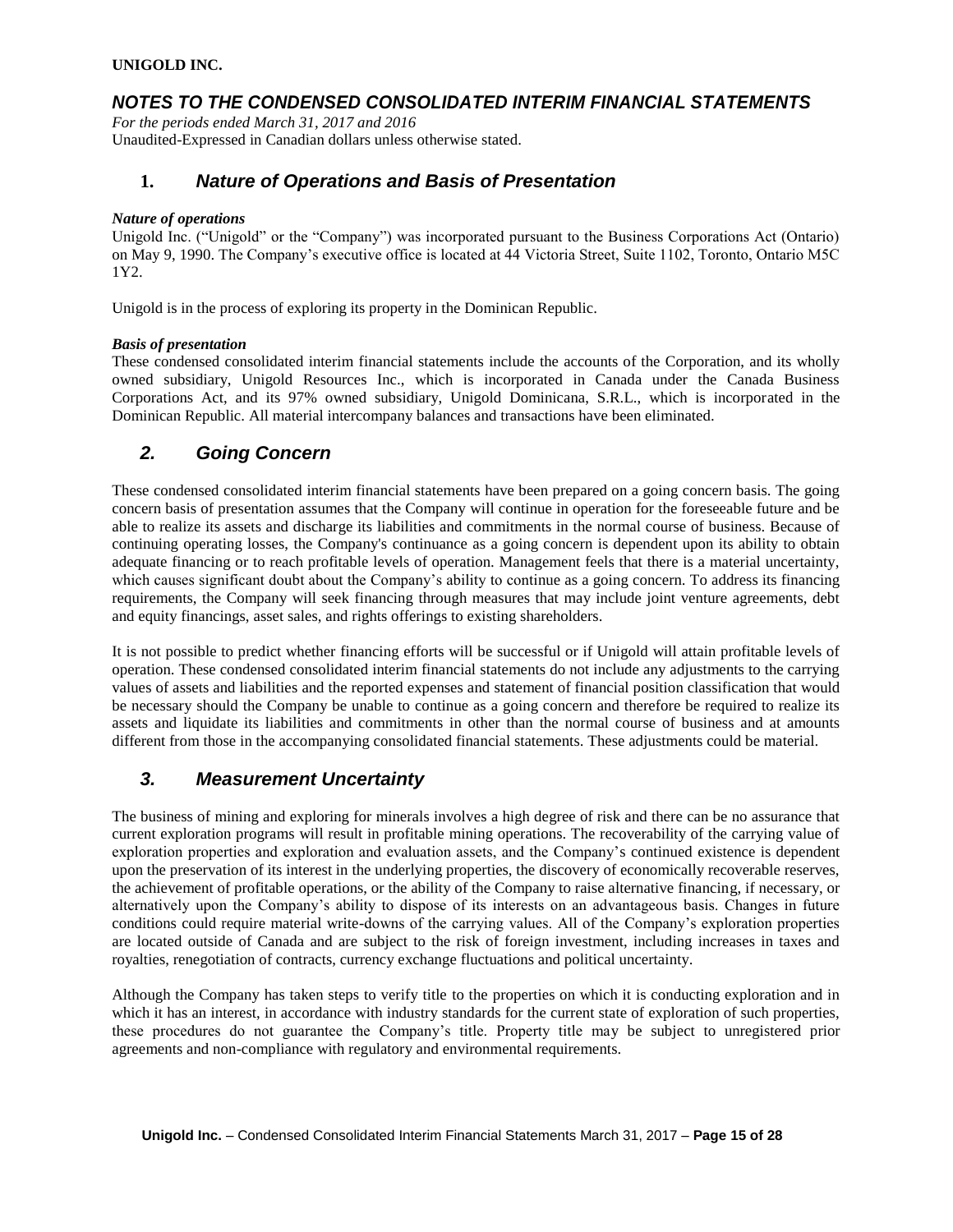### *NOTES TO THE CONDENSED CONSOLIDATED INTERIM FINANCIAL STATEMENTS*

*For the periods ended March 31, 2017 and 2016* Unaudited-Expressed in Canadian dollars unless otherwise stated.

## *4. Summary of Significant Accounting Policies*

### **(a) Statement of compliance**

These condensed consolidated interim financial statements, including comparatives, have been prepared in accordance with International Accounting Standard ("IAS") 34 *Interim Financial Reporting* using the accounting policies consistent with International Financial Reporting Standards ("IFRS") as issued by the International Accounting Standards Board. These condensed consolidated interim financial statements have been prepared on the basis of and using accounting policies, methods of computation and presentation consistent with those applied in Unigold's 2016 Consolidated Annual Financial Statements. The accounting policies applied in these condensed consolidated interim financial statements are based on IFRS issued and outstanding as of May 23, 2017, the date the Audit Committee approved these statements. Any subsequent changes to IFRS that are given effect in the Company's annual consolidated financial statements for the year ending December 31, 2016 could result in restatement of these condensed consolidated interim financial statements, including the transition adjustments recognized on change-over to IFRS.

The preparation of financial statements in accordance with IAS 34 requires the use of certain critical accounting estimates. It also requires management to exercise judgement in applying the Company's accounting policies. See *Note 5*.

### **(b) Basis of preparation**

The condensed consolidated interim financial statements are presented in Canadian dollars. The financial statements are prepared on the historical cost basis. In addition, these financial statements are prepared using the accrual basis of accounting except for cash flow information.

#### **(c) Accounting standards and interpretations issued but not yet adopted**

Certain pronouncements were issued by the IASB or the IFRIC that are mandatory for accounting periods on or after January 1, 2017 or later periods. Many are not applicable or do not have a significant impact to the Company and have been excluded. The following have not yet been adopted and are being evaluated to determine their impact on the Company.

IFRS 9 – Financial Instruments ("IFRS 9") was issued by the IASB in November 2009 with additions in October 2010 and May 2013 and will replace IAS 39 Financial Instruments: Recognition and Measurement ("IAS 39"). IFRS 9 uses a single approach to determine whether a financial asset is measured at amortized cost or fair value, replacing the multiple rules in IAS 39. The approach in IFRS 9 is based on how an entity manages its financial instruments in the context of its business model and the contractual cash flow characteristics of the financial assets. Most of the requirements in IAS 39 for classification and measurement of financial liabilities were carried forward unchanged to IFRS 9, except that an entity choosing to measure a financial liability at fair value will present the portion of any change in its fair value due to changes in the entity's own credit risk in other comprehensive income, rather than within profit or loss. The new standard also requires a single impairment method to be used, replacing the multiple impairment methods in IAS 39. IFRS 9 is effective for annual periods beginning on or after January 1, 2018. Earlier adoption is permitted.

IFRS 16 – Leases ("IFRS 16") was issued in January 2016 and replaces IAS 17 – Leases as well as some lease related interpretations. With certain exceptions for leases under twelve months in length or for assets of low value, IFRS 16 states that upon lease commencement a lessee recognises a right-of-use asset and a lease liability. The right-of-use asset is initially measured at the amount of the liability plus any initial direct costs. After lease commencement, the lessee shall measure the right-of-use asset at cost less accumulated depreciation and accumulated impairment. A lessee shall either apply IFRS 16 with full retrospective effect or alternatively not restate comparative information but recognise the cumulative effect of initially applying IFRS 16 as an adjustment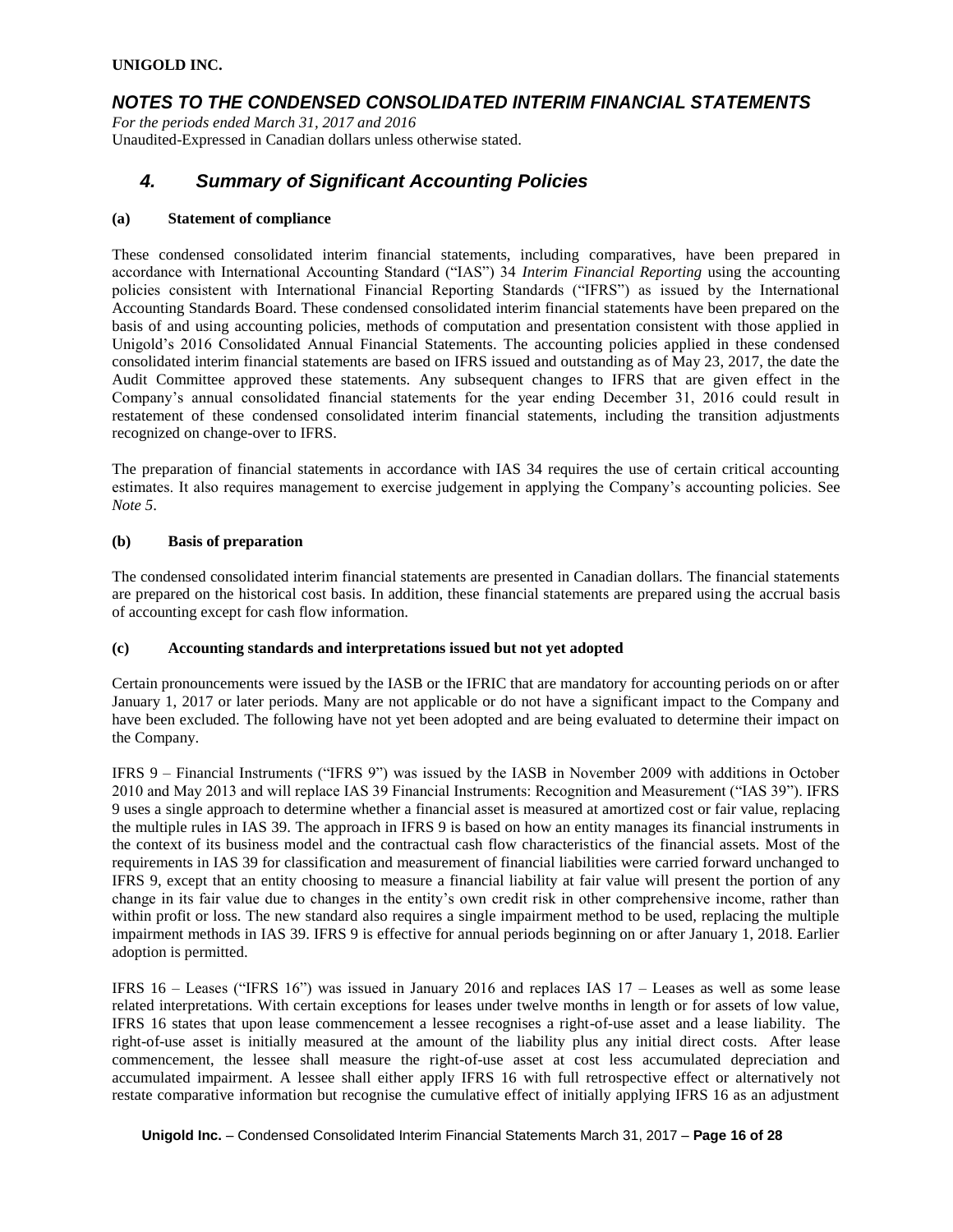## *NOTES TO THE CONDENSED CONSOLIDATED INTERIM FINANCIAL STATEMENTS*

*For the periods ended March 31, 2017 and 2016* Unaudited-Expressed in Canadian dollars unless otherwise stated.

to opening equity at the date of initial application. IFRS 16 requires that lessors classify each lease as an operating lease or a finance lease. A lease is classified as a finance lease if it transfers substantially all the risks and rewards incidental to ownership of an underlying asset. Otherwise, it is an operating lease. IFRS 16 is effective for annual periods beginning on or after January 1, 2019. Earlier adoption is permitted if IFRS 15 has also been applied.

These standards are being evaluated to determine their impact on the consolidated financial statements of the Company.

### **(d) Accounting policies**

The accounting policies applied by the Company in these condensed consolidated interim financial statements are the same as those applied to the Company's annual consolidated financial statements for the year ended December 31, 2016 and the corresponding interim reporting period. *Note 4* to those annual statements describes the significant accounting policies used by the Company. These interim financial statements do not include all the notes of the type normally included in an annual financial report and therefore should be read in conjunction with the Company's annual financial statements for the year ended December 31, 2016, as they provide an update of previously reported information.

## *5. Significant Accounting Judgments and Estimates*

The preparation of these condensed consolidated interim financial statements requires management to make estimates and assumptions that affect the reported amounts of assets and liabilities at the date of the financial statements and reported amounts of expenses during the reporting period. Actual outcomes could differ from these estimates. The condensed consolidated interim financial statements include estimates which, by their nature, are uncertain. The impacts of such estimates are pervasive throughout the consolidated financial statements, and may require accounting adjustments based on future occurrences. Revisions to accounting estimates are recognized in the period in which the estimate is revised and the revision affects both current and future periods.

Significant assumptions about the future and other sources of estimation uncertainty that management has made at the statement of financial position date, that could result in a material adjustment to the carrying amounts of assets and liabilities, in the event that actual results differ from assumptions made, relate to, but are not limited to, the following:

- i. the recoverability of exploration properties and exploration and evaluation assets which are included in the condensed consolidated interim statement of financial position;
- ii. the inputs used in accounting for valuation of warrants and options which are included in the condensed consolidated interim statement of financial position;
- iii. the inputs used in accounting for share-based compensation expense in the condensed consolidated interim statement of comprehensive loss;
- iv. the nil provision for asset retirement obligations which is included in the condensed consolidated interim statement of financial position;
- v. the estimated useful life of property, plant and equipment; and
- vi. the existence and estimated amount of contingencies (*Note 16*).

## *6. Property, Plant and Equipment*

Vehicles, field equipment, and camp and buildings relate to the Company's exploration activities. During the three month period ended March 31, 2017, \$28,042 (2016 – \$35,939) of amortization was capitalized to exploration and evaluation assets.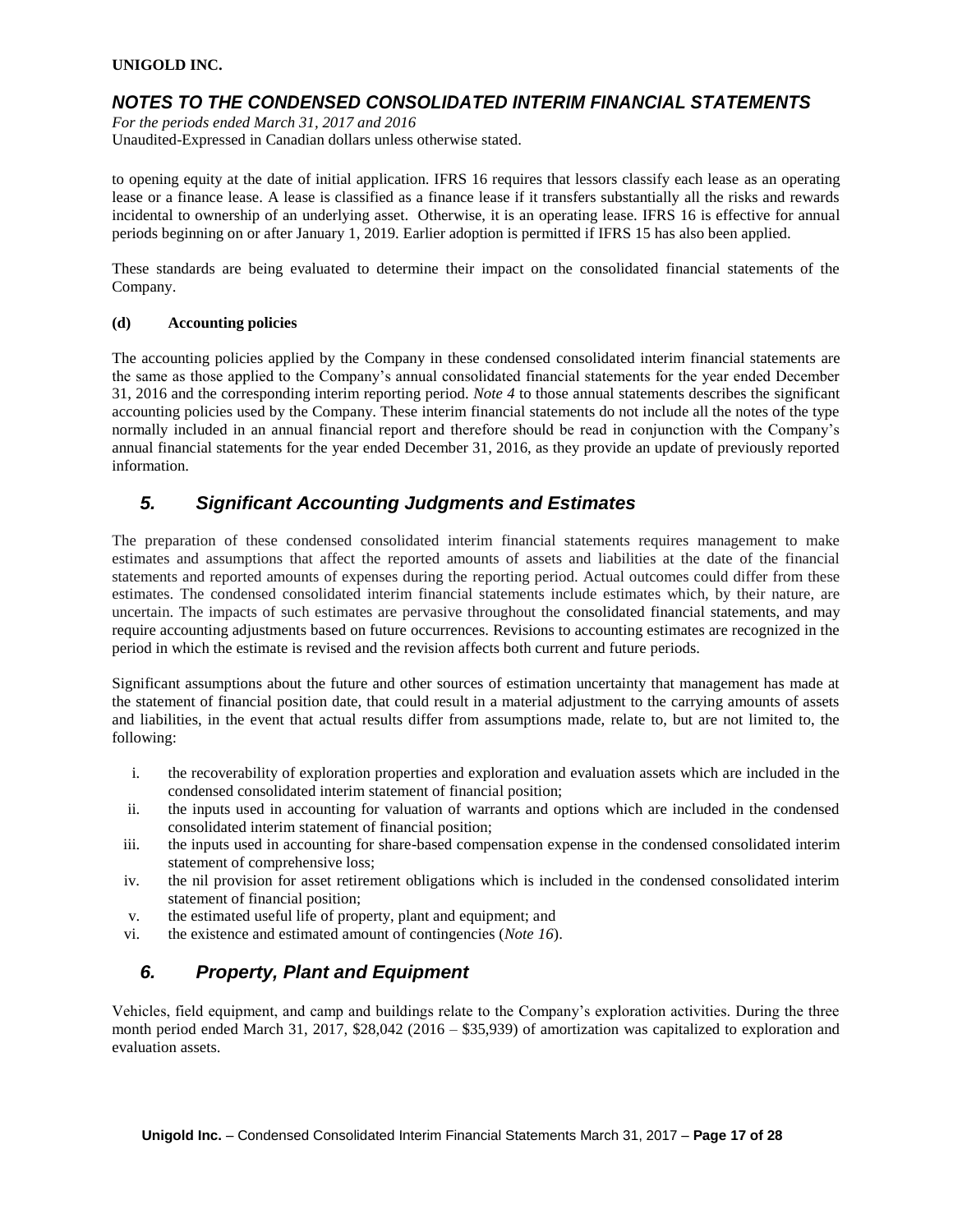## *NOTES TO THE CONDENSED CONSOLIDATED INTERIM FINANCIAL STATEMENTS*

*For the periods ended March 31, 2017 and 2016*

Unaudited-Expressed in Canadian dollars unless otherwise stated.

| Cost                      | Land     | <b>Office</b><br>furniture<br>and<br>equipment | <b>Computer</b><br>equipment | <b>Vehicles</b> | Field<br>equipment | Camp<br>and<br>buildings | <b>Total</b> |
|---------------------------|----------|------------------------------------------------|------------------------------|-----------------|--------------------|--------------------------|--------------|
|                           |          |                                                |                              |                 |                    |                          |              |
| Balance December 31, 2015 | \$13,771 | \$14,873                                       | \$130.482                    | \$77,316        | \$1,396,041        | \$324,725                | \$1,957,208  |
| <b>Additions</b>          |          |                                                |                              |                 |                    | 3.920                    | 3.920        |
| Disposals/transfer        | $\equiv$ | (14, 873)                                      | –                            |                 |                    |                          | (14, 873)    |
| Balance December 31, 2016 | \$13,771 | \$<br>$\qquad \qquad \longleftarrow$           | \$130,482                    | \$77,316        | \$1,396,041        | \$328,645                | \$1,946,255  |
| <b>Disposals</b>          |          |                                                |                              | (25, 559)       |                    |                          | (25, 559)    |
| Balance March 31, 2017    | \$13,771 | S<br>$\qquad \qquad \longleftarrow$            | \$130.482                    | \$51,757        | \$1,396,041        | \$328,645                | \$1,920,696  |

| <b>Amortization and</b><br><i>impairment</i> | Land |                          | <b>Office</b><br>furniture<br>and<br>equipment | Computer<br>equipment    | <b>Vehicles</b> | Field<br>equipment | Camp<br>and<br>buildings | <b>Total</b> |
|----------------------------------------------|------|--------------------------|------------------------------------------------|--------------------------|-----------------|--------------------|--------------------------|--------------|
|                                              |      |                          |                                                |                          |                 |                    |                          |              |
| Balance December 31, 2015                    | \$   | $\overline{\phantom{0}}$ | \$10,000                                       | \$88,700                 | \$53,593        | \$916,349          | \$178,779                | \$1,247,421  |
| Amortization                                 |      |                          |                                                | 12.536                   | 7,116           | 95.950             | 29,188                   | 144.790      |
| Disposals/transfer                           |      |                          | (10,000)                                       |                          |                 |                    |                          | (10,000)     |
| Balance December 31, 2016                    | \$   | $\overline{\phantom{m}}$ | S<br>-                                         | \$101.236                | \$60,709        | \$1,012,299        | \$207,967                | \$1,382,211  |
| Amortization                                 |      |                          |                                                | 2,193                    | 813             | 19.188             | 6,034                    | 26,228       |
| <b>Disposals</b>                             |      |                          |                                                | $\overline{\phantom{0}}$ | (19.791)        |                    |                          | (19,791)     |
| Balance March 31, 2017                       |      |                          | —                                              | \$103.429                | \$41,731        | \$1.031.487        | \$214,001                | \$1,390,648  |

|                                             |                    | Office<br>furniture<br>and | Computer           |                    | Field                | Camp<br>and          | <b>Total</b>         |
|---------------------------------------------|--------------------|----------------------------|--------------------|--------------------|----------------------|----------------------|----------------------|
|                                             | Land               | equipment                  | equipment          | <b>Vehicles</b>    | equipment            | buildings            |                      |
| At December $31, 2016$<br>At March 31, 2017 | \$13.771<br>13.771 | \$<br>$\sim$<br>-          | \$29,246<br>27,053 | \$16,607<br>10.026 | \$383,742<br>364.544 | \$120,678<br>114.644 | \$564,044<br>530,048 |

## *7. Exploration Properties and Exploration and Evaluation Assets*

Exploration properties and deferred exploration and evaluation costs consist of the following:

|                                                   |          | Balance<br>December<br>31, 2015 | 2016<br><b>Additions</b> | <b>Balance</b><br>December<br>31, 2016 | 2017<br>Additions | <b>Balance</b><br>March 31,<br>2017 |
|---------------------------------------------------|----------|---------------------------------|--------------------------|----------------------------------------|-------------------|-------------------------------------|
| <b>Exploration</b><br><b>interests</b>            | property |                                 |                          |                                        |                   |                                     |
| Neita,                                            |          | \$283,747                       | \$                       | \$283,747                              | \$                | \$283,747                           |
| <b>Exploration</b><br>evaluation assets<br>Neita, | and      | \$37,135,894                    | \$1,865,105              | \$339,000,999                          | \$143,131         | \$39,144,130                        |

**Neita**

The Company owns 100% of the exploration rights for gold, silver, copper, zinc and all associated minerals on the Neita Property in the northwestern Dominican Republic, as well as a sole and exclusive option for the commercial mining of the mineral deposits. In March 2012, Unigold's concession was renewed until March 2015 with option for two one-year renewals. In March 2015, the first one-year renewal was granted. In February 2016, the second oneyear renewal was granted. As at May 23, 2017, the concession is expired but, pertaining to the prerogatives set forth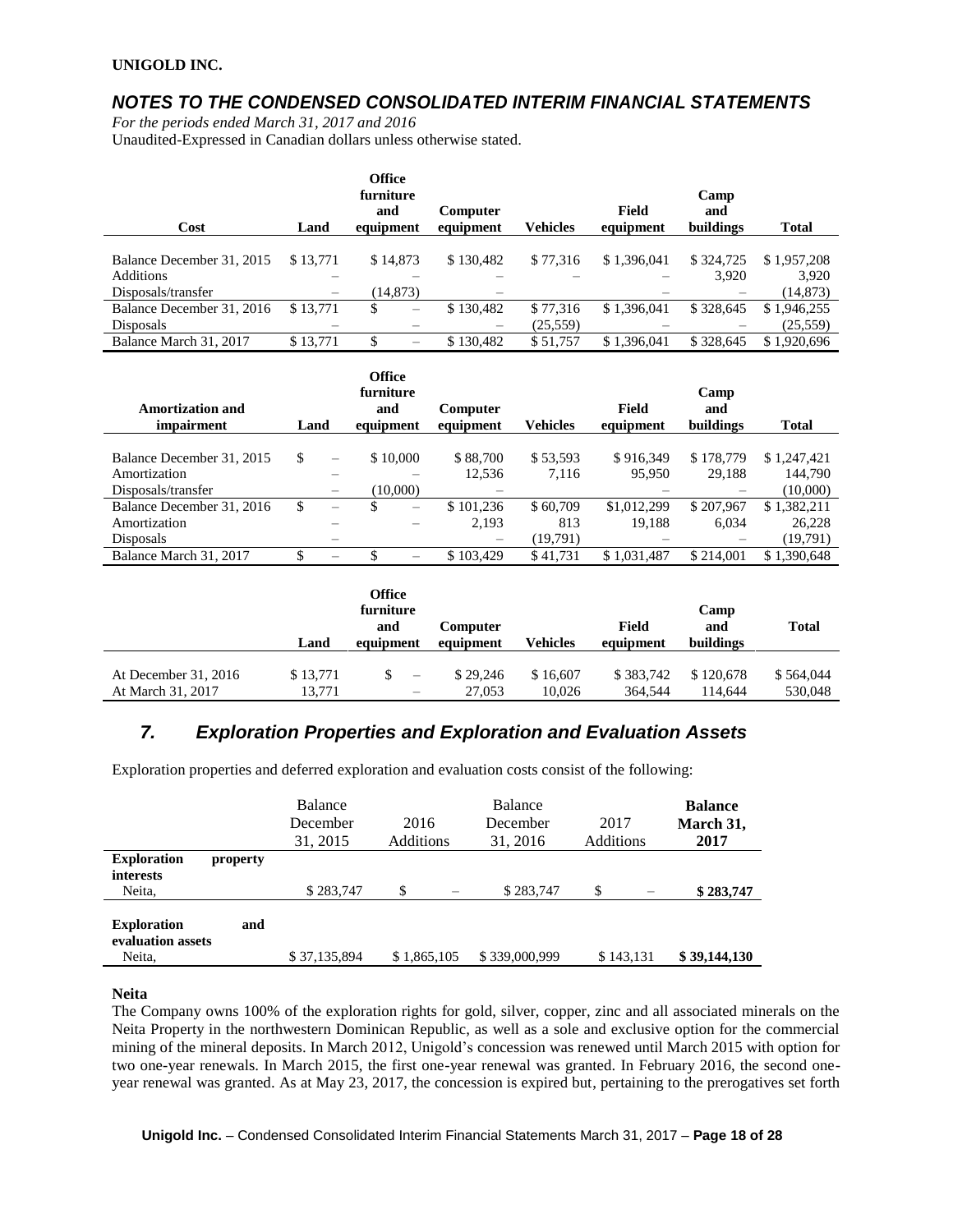### *NOTES TO THE CONDENSED CONSOLIDATED INTERIM FINANCIAL STATEMENTS*

*For the periods ended March 31, 2017 and 2016* Unaudited-Expressed in Canadian dollars unless otherwise stated.

by Article 16 of the Mining Law Application Rules, management understands that the exclusive right of the concession area is protected by the application of a new exploration concession, which was duly filed by the Company on November 26th, 2016. As at May 23, 2017, the Dominican Republic General Mines Direction is analyzing the exploration concession application. To the knowledge of management, there are no technical issues that would justify the denial of the application.

During the period ended March 31, 2017, \$28,042 (2016 – \$35,939) of amortization was capitalized to exploration and evaluation assets and \$nil (2016 – \$nil) of non-cash share-based expense was capitalized to exploration and evaluation assets.

## *8. Equity Attributable to Equity Holders of the Company*

### **(a) Common shares**

### *Authorized, issued and outstanding shares*

Common shares, no par value, authorized unlimited number of shares, issued and outstanding were 45,621,309 shares as at March 31, 2017 (December 31, 2016 – 45,621,309).

|                                       | <b>Number of shares</b> |             |
|---------------------------------------|-------------------------|-------------|
| Balance December 31, 2015             | 29,471,309              | 55,075,544  |
| Balance March 31, 2016                | 29,471,309              | 55,075,544  |
| Private placements                    | 16,000,000              | (454, 442)  |
| Cash share issue costs                |                         | (1,990,736) |
| Value assigned to warrants issued     |                         | (160, 123)  |
| Value assigned to broker units        |                         | 15,000      |
| Option exercise                       | 150,000                 | 14,697      |
| Option exercise-transfer of valuation |                         | 4,800,000   |
| Balance June 30, 2016                 | 45,621,309              | 57,299,940  |
| Balance September 30, 2016            | 45,621,309              | 57,299,940  |
| Balance December 31, 2016             | 45,621,309              | 57,299,940  |
| <b>Balance March 31, 2017</b>         | 45,621,309              | 57,299,940  |

#### **(b) Reserve for warrants**

A summary of share purchase warrants outstanding and changes during the periods indicated is presented below:

|                               | Number of<br><b>Warrants</b> | Weighted average<br>exercise price \$ | Weighted average<br>grant date fair value \$ |
|-------------------------------|------------------------------|---------------------------------------|----------------------------------------------|
| Balance, December 31, 2015    | 1,500,000                    | 5.00                                  | 1,099,080                                    |
| Balance March 31, 2016        | 1,500,000                    | 5.00                                  | 1,099,080                                    |
| Private placement             | 16,000,000                   | 0.45                                  | 1,990,736                                    |
| <b>Broker Units</b>           | 1,120,000                    | 0.30                                  | 160,123                                      |
| Balance, June 30, 2016        | 18,620,000                   | 0.81                                  | 3,249,939                                    |
| Balance September 30, 2016    | 18,620,000                   | 0.81                                  | 3,249,939                                    |
| Balance December 30, 2016     | 18,620,000                   | 0.81                                  | 3,249,939                                    |
| <b>Balance March 31, 2017</b> | 18,620,000                   | 0.81                                  | 3,249,939                                    |

As a result of the private placement financing in May 2016, the Company issued 16,000,000 warrants. Each Warrant entitles the holder thereof to purchase one common share of the Company at an exercise price of \$0.45 at any time prior to May 25, 2018. The Company has the right to accelerate the expiry date of the Warrants on notice to the holders of Warrants if the closing price of the Company's common shares on a stock exchange in Canada is higher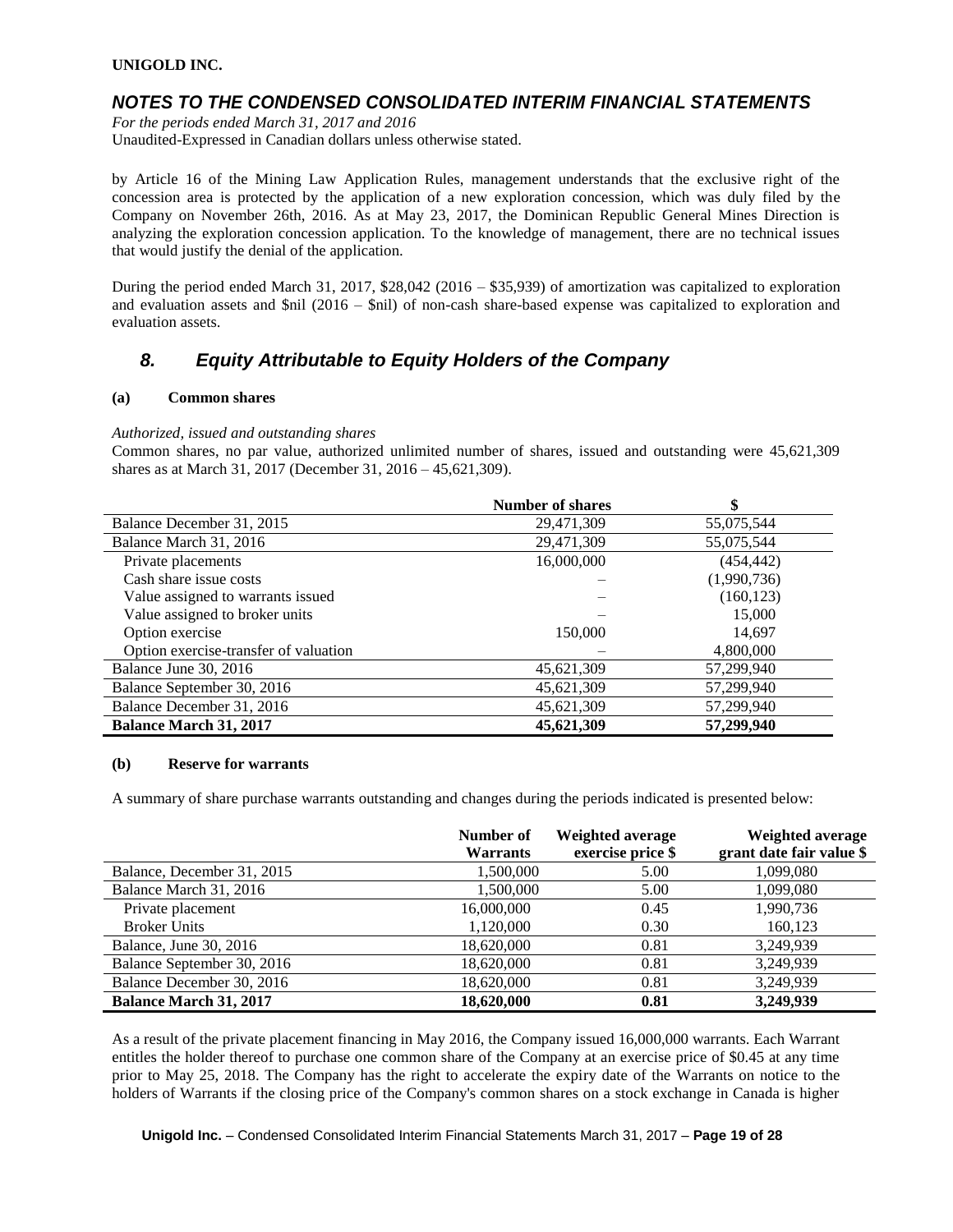### *NOTES TO THE CONDENSED CONSOLIDATED INTERIM FINANCIAL STATEMENTS*

*For the periods ended March 31, 2017 and 2016* Unaudited-Expressed in Canadian dollars unless otherwise stated.

than \$0.90 per common share for more than 20 consecutive trading days at any time after September 26, 2016, in which case the Warrants will expire 30 days after the date on which such notice is given.

The fair value of the warrants issued in this private placement was estimated at the date of grant using the Black-Scholes option-pricing model with the following assumptions:

| Expected life            | 2 years |
|--------------------------|---------|
| Expected volatility      | 245 %   |
| Risk-free rate           | 0.63%   |
| Expected annual dividend | Nil     |
| Grant date fair value    | \$0.124 |

In connection with the closing of the Private Placement, the Company issued an aggregate of 1,120,000 broker units (the "Broker Units"). Each Broker Unit entitles the holder thereof to purchase one unit of the Company until May 25, 2018 at an exercise price of \$0.30 per unit. Each unit consists of one common share of the Company and one common share purchase warrant of the Company having the same terms as the Warrants.

The fair value of the broker warrants issued in this private placement was estimated at the date of grant using the Black-Scholes option-pricing model with the following assumptions:

| Expected life            | 2 years |
|--------------------------|---------|
| Expected volatility      | 245 %   |
| Risk-free rate           | 0.63%   |
| Expected annual dividend | Nil     |
| Grant date fair value    | \$0.143 |

As a result of the International Finance Corporation ("IFC") financing in September 2013, the Company issued 1,500,000 IFC Warrants to purchase common shares of the Company at a price of \$5.00 per share until June 10, 2017. An "accelerator clause" applies to 50% of the warrants. If the Company has filed a NI 43-101 compliant mineral resource estimate outlining 3,000,000 ounces of gold and the stock price trades above \$10.00 for thirty days, then Unigold may call for exercise of 50% of the warrants that, if not exercised, will expire in 60 days.

At March 31, 2017 and December 31, 2016 the Company had warrants issued as follows:

| <b>Exercise</b> | Number of<br><b>Warrants</b> | Weighted<br>Average<br>Remaining<br><b>Contractual</b> | Number of<br><b>Warrants</b> |                    |
|-----------------|------------------------------|--------------------------------------------------------|------------------------------|--------------------|
| Price           | Outstanding                  | Life - Years                                           | <b>Exercisable</b>           | <b>Expiry Date</b> |
| \$5.00          | 1,500,000                    | 0.2                                                    | 1,500,000                    | June 10, 2017      |
| \$0.45          | 16,000,000                   | 1.2                                                    | 16,000,000                   | May 25, 2018       |
| \$0.30          | 1,120,000                    | 1.2                                                    | 1,120,000                    | May 25, 2018       |
| \$0.81          | 18,620,000                   | 1.1                                                    | 18,620,000                   |                    |

#### **(c) Reserve for share-based payment**

A summary of share-based payment reserve activity during the periods indicated is presented below: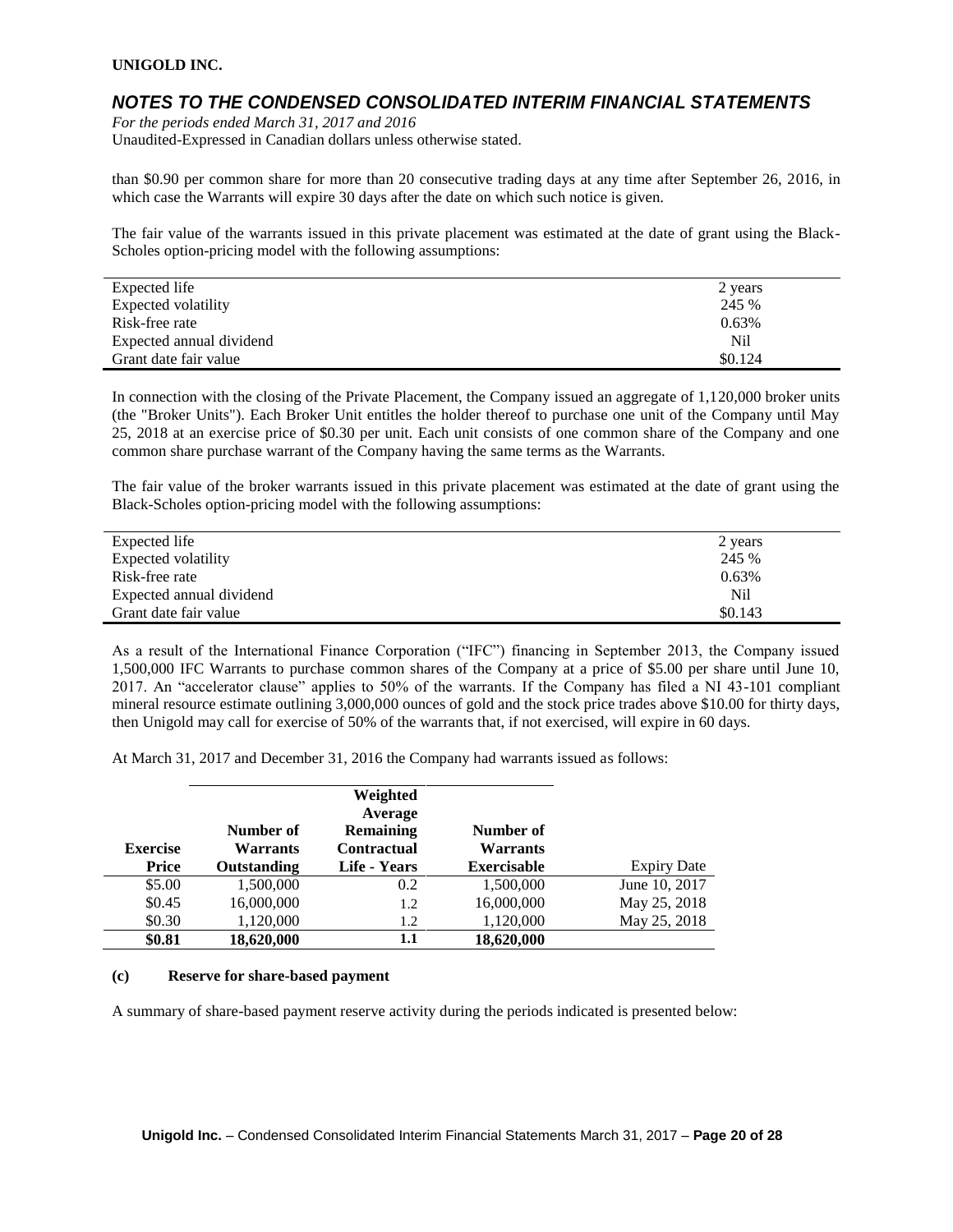## *NOTES TO THE CONDENSED CONSOLIDATED INTERIM FINANCIAL STATEMENTS*

*For the periods ended March 31, 2017 and 2016* Unaudited-Expressed in Canadian dollars unless otherwise stated.

|                                            | \$         |
|--------------------------------------------|------------|
| Balance December 31, 2015                  | 1,304,771  |
| Balance March 31, 2016                     | 1,304,771  |
| Granted – employee stock options           | 591,399    |
| Exercised                                  | (14,697)   |
| Balance June 30, 2016                      | 1,871,473  |
| Expired/forfeited – transferred to deficit | (105, 572) |
| Granted – employee stock options           | 49.697     |
| Balance September 30, 2016                 | 1,825,598  |
| Expired/forfeited-transferred to deficit   | (154, 284) |
| Balance December 31, 2016                  | 1,671,314  |
| <b>Balance March 31, 2017</b>              | 1,671,314  |

## *9. Share - Based Payment – Employee Stock Option Plan*

The Company has a stock option plan (the "Plan"), the purpose of which is to attract, retain and motivate management, staff and consultants by providing them with the opportunity, through share options, to acquire a proprietary interest in the Company and benefit from its growth. The maximum number of options to be issued under the Plan shall not exceed 10% of the total number of common shares issued and outstanding. The options are non-transferable and may be granted for a term not exceeding five years. The exercise price of the options shall be determined by the board of directors on the basis of the market price of the common shares, subject to all applicable regulatory requirements.

A summary of the Plan activity during the periods indicated is presented below:

|                                | <b>Number</b> | Weighted average exercise price \$ |
|--------------------------------|---------------|------------------------------------|
| Balance December 31, 2015      | 2,507,500     | 0.76                               |
| Balance March 31, 2016         | 2,507,500     | 0.76                               |
| Granted                        | 1,700,000     | 0.35                               |
| Exercised                      | (150,000)     | 0.10                               |
| Balance June 30, 2016          | 4,057,500     | 0.61                               |
| Expired/forfeited              | (87,500)      | 1.82                               |
| Granted                        | 100,000       | 0.50                               |
| Balance September 30, 2016     | 4,070,000     | 0.58                               |
| Expired/forfeited              | (340,000)     | 1.10                               |
| Balance December 31, 2017      | 3,830,000     | 0.55                               |
| <b>Balance March 31, 20017</b> | 3,830,000     | 0.55                               |

As at March 31, 2017 the Company had stock options issued to directors, officers, employees and consultants of the Company as follows:

|                 | Number of      | <b>Weighted Average</b>      | Number of          |                    |
|-----------------|----------------|------------------------------|--------------------|--------------------|
| <b>Exercise</b> | <b>Options</b> | <b>Remaining Contractual</b> | <b>Options</b>     |                    |
| Price           | Outstanding    | Life – Years                 | <b>Exercisable</b> | <b>Expiry Date</b> |
| \$3.30          | 240,000        | 0.3                          | 240,000            | June 26, 2017      |
| \$2.80          | 75,000         | 1.0                          | 75,000             | March 27, 2018     |
| \$1.00          | 315,000        | 1.2                          | 315,000            | July 3, 2018       |
| \$0.10          | 1,400,000      | 3.3                          | 1,400,000          | Sep.30, 2020       |
| \$0.35          | 1,700,000      | 4.2                          | 1,700,000          | June 22, 2021      |
| \$0.50          | 100,000        | 4.3                          | 100,000            | July 21, 2021      |
| \$0.55          | 3,830,000      | 3.4                          | 3,830,000          |                    |

**Unigold Inc.** – Condensed Consolidated Interim Financial Statements March 31, 2017 – **Page 21 of 28**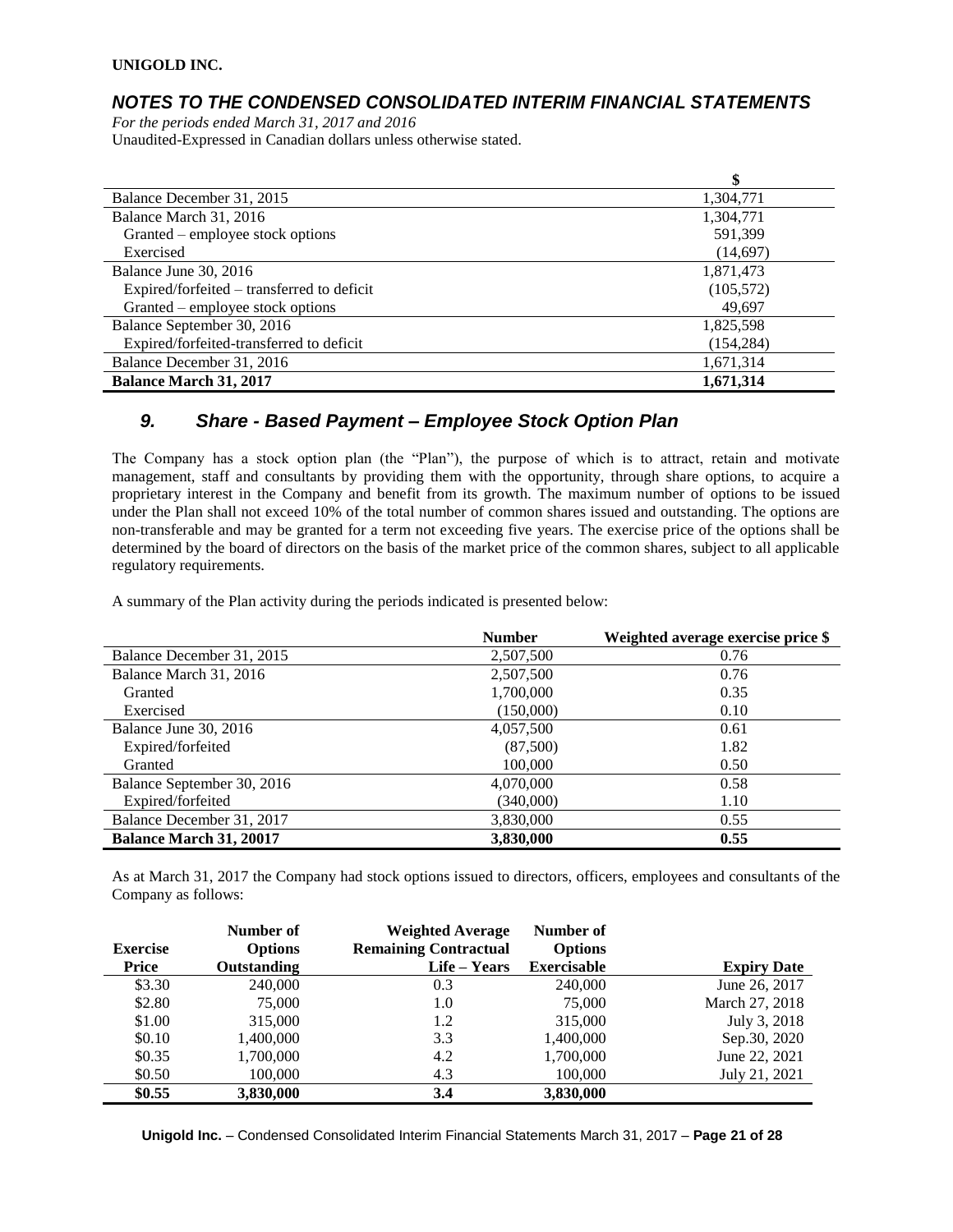### *NOTES TO THE CONDENSED CONSOLIDATED INTERIM FINANCIAL STATEMENTS*

*For the periods ended March 31, 2017 and 2016* Unaudited-Expressed in Canadian dollars unless otherwise stated.

As at March 31, 2017, there are 732,131 options available for grant  $(2016 - 439,631)$ . During the quarter ended March 31, 2017 share-based payment expense of \$nil was recorded (2016– \$nil). In addition, \$nil (2016– \$nil) was capitalized to exploration and evaluation assets. The weighted average exercise price of stock options exercisable as at March 31, 2017 is \$0.55 (March 31, 2016 – \$0.76).

## *10. Net Loss per Share*

For the three months ended March 31, 2017 and 2016, the outstanding stock options and warrants were not included in the computation of the diluted net loss per share because the effect was anti-dilutive.

|                                        | Three months ended March 31, |            |  |
|----------------------------------------|------------------------------|------------|--|
|                                        | 2017                         | 2016       |  |
| Loss attributable to shareholders      | \$184,116                    | \$163,002  |  |
| Weighted average number of shares      | 45,621,309                   | 29,471,309 |  |
| Basic loss per share                   | \$0.00                       | \$ 0.01    |  |
| Incremental shares on assumed exercise |                              |            |  |
| of options and warrants                |                              |            |  |
| Weighted average number of shares      | 45,621,309                   | 29,471,309 |  |
| Diluted loss per share                 | \$0.00                       | \$ 0.01    |  |

## *11. Compensation*

The compensation expense of the Company was as follows:

|                             | Three months ended March 31, |          |  |
|-----------------------------|------------------------------|----------|--|
|                             | 2017                         | 2016     |  |
| Salaries and non-wage costs | \$66,556                     | \$48,475 |  |
| Directors' fees             | 30,000                       | 30,000   |  |
|                             | \$96,556                     | \$78,475 |  |

## *12. Related Party Transactions*

The Company's related parties as defined by IAS 24, *Related Party Disclosures*, include the Company's subsidiaries (*Note 1*), the Board of Directors, close family members and enterprises that are controlled by these individuals and key management as well as certain persons performing similar functions. The remuneration of directors and key management of the Company was as follows.

|                        | Three months ended March 31, |           |  |
|------------------------|------------------------------|-----------|--|
|                        | 2016<br>2017                 |           |  |
| Aggregate compensation | \$102.900                    | 123,625   |  |
|                        | \$102,900                    | \$123,625 |  |

Included in the accounts for the periods ended March 31, 2016 and 2015 are payments made to officers, directors and corporations under the control or significant influence of officers and directors of the Company as follows: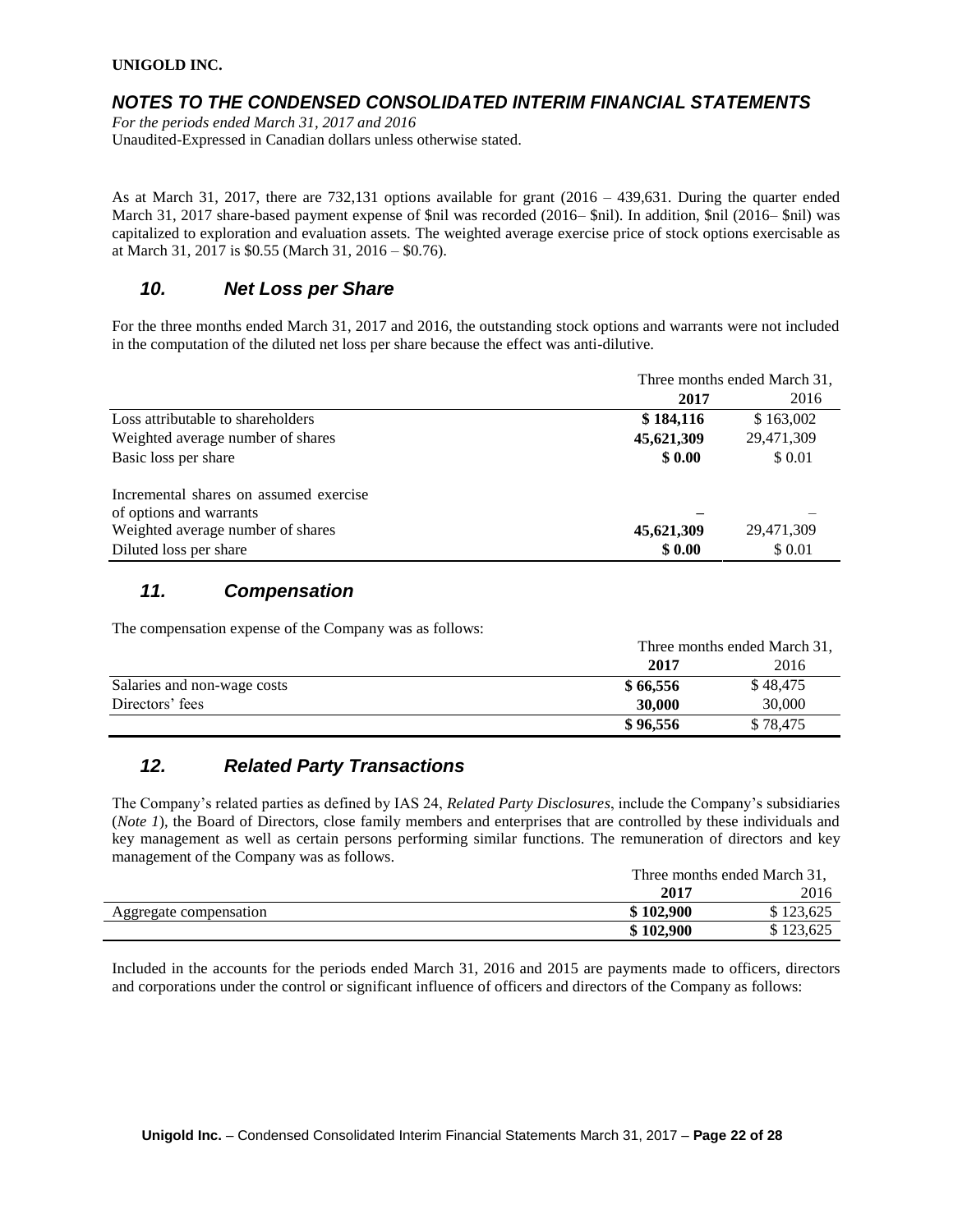## *NOTES TO THE CONDENSED CONSOLIDATED INTERIM FINANCIAL STATEMENTS*

*For the periods ended March 31, 2017 and 2016* Unaudited-Expressed in Canadian dollars unless otherwise stated.

|                                            | Three months ended March 31, |          |  |
|--------------------------------------------|------------------------------|----------|--|
|                                            | 2017                         | 2016     |  |
| Management services fees paid to           |                              |          |  |
| corporations controlled by or<br>under     |                              |          |  |
| significant influence of an officer of the |                              |          |  |
| Company                                    | \$9,000                      | \$48,125 |  |
| Professional fees paid to officers         | 61,650                       | 45,500   |  |
|                                            | \$70,650                     | \$93,625 |  |

These transactions were in the normal course of operations. .

## *13. Supplemental Information Pertaining to Cash Flows*

|                                                    | Three months ended March 31, |        |  |        |
|----------------------------------------------------|------------------------------|--------|--|--------|
|                                                    |                              | 2017   |  | 2016   |
| Income taxes paid                                  |                              |        |  |        |
| Change in accrued exploration<br>and               |                              |        |  |        |
| evaluation assets                                  |                              | 16,564 |  | 24,191 |
| Amortization included in exploration and           |                              |        |  |        |
| evaluation assets ( <i>Note</i> 6, 7)              |                              | 28,042 |  | 35,939 |
| Share-based<br>payments<br>charged<br>to           |                              |        |  |        |
| exploration and evaluation assets ( <i>Note</i> 7) |                              |        |  |        |

## *14. Financial Risk Management*

The Company's risk exposures and the impact on the Company's financial instruments are summarized below. There have been no changes in the risks, objectives, policies and procedures from the previous period.

### **(a) Credit risk**

Credit risk is the risk of loss associated with a counterparty's inability to fulfill its payment obligations. The Company's credit risk is primarily attributable to cash and other receivables.

Cash is held with a reputable Canadian financial institution, from which management believes the risk of loss to be minimal.

Financial instruments included in other receivables consist of sales tax due from the Federal Government of Canada. Other receivables are in good standing as of March 31, 2017. Management believes that the credit risk concentration with respect to financial instruments included in other receivables is minimal.

### **(b) Liquidity risk**

The Company has in place a planning and budgeting process to help determine the funds required to support the Company's normal operating requirements on an ongoing basis and its capital, administrative, and exploration and evaluation expenditures. The Company ensures that there are sufficient funds to meet its short-term requirements, taking into account its anticipated cash flows from operations and its holdings of cash and cash equivalents.

As at March 31, 2017, the Company has working capital of \$2,275,304 (December 31, 2016 – \$2,568,555). As of March 31, 2017, the Company has a cash balance of \$2,304,995 (December 31, 2016– \$2,594,593 to settle current accounts payable and accrued liabilities of \$69,187 (December 31, 2016 – \$77,913). The Company's other current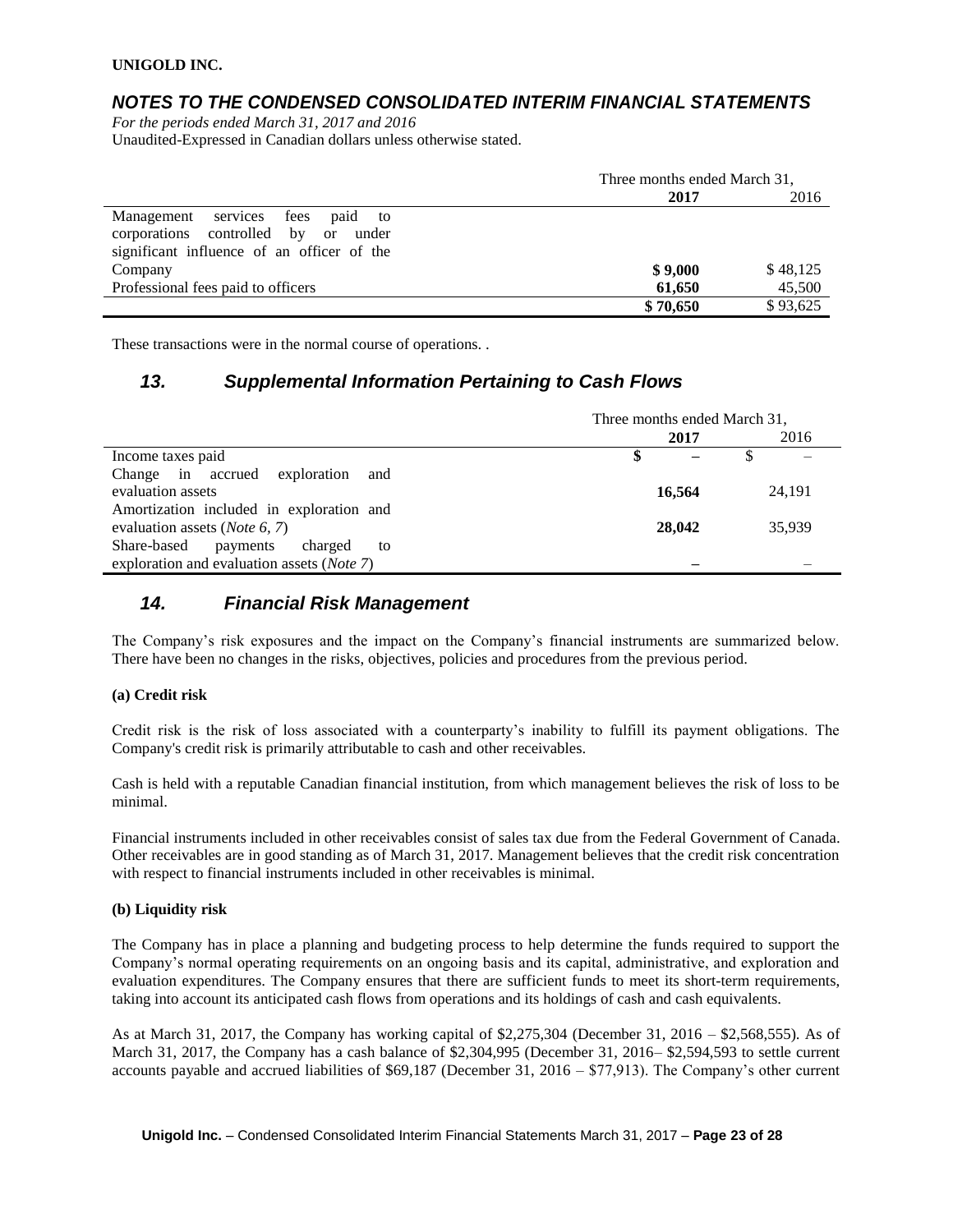### *NOTES TO THE CONDENSED CONSOLIDATED INTERIM FINANCIAL STATEMENTS*

*For the periods ended March 31, 2017 and 2016* Unaudited-Expressed in Canadian dollars unless otherwise stated.

assets consist of other receivables of \$28,817 (December 31, 2016 – \$32,468) and other financial assets and prepaids of \$10,679 (December 31, 2016 – \$19,047).

See also *Note 2* – Going Concern.

#### **(c) Market risk**

At the present time, the Company does not hold any interest in a mining property that is in production. The Company's viability and potential success depends on its ability to develop, exploit, and generate revenue from the development of mineral deposits. Revenue, cash flow, and profits from any future mining operations in which the Company is involved will be influenced by precious and/or base metal prices and by the relationship of such prices to production costs. Such prices can fluctuate widely and are affected by numerous factors beyond the Company's control.

#### **(d) Foreign exchange risk**

The Company's financings are in Canadian dollars. Certain of the Company's transactions with its subsidiary, Unigold Dominicana, S.R.L. are incurred in foreign currencies and are therefore subject to gains or losses due to fluctuations in exchange rates. The Company is therefore subject to foreign exchange risk. As at March 31, 2017, the Company had cash balances of \$101,225 (December 31, 2016 – \$192,700) in United States dollars. U.S. \$ accounts payable as at March 31, 2017 were U.S. \$nil (December 31, 2016 – U.S. \$13,248).

Sensitivity to a plus or minus 5% change in the foreign exchange rate would not have resulted in a significant fluctuation in the loss for the period ended March 31, 2017. The Company does not undertake currency hedging activities to mitigate its foreign currency risk.

#### **(e) Interest rate risk**

Interest rate risk is the risk that the fair value of future cash flows of a financial instrument will fluctuate because of changes in market interest rates. The Company's current policy is to earn interest on bank balances which approximate rates available from investment-grade short-term deposit certificates issued by its financial institutions. The Company periodically monitors the investments it makes and is satisfied with the creditworthiness of its financial institutions. As of March 31, 2017, interest rate risk is minimal since the Company has no interest-bearing debt instruments.

A sensitivity analysis has determined that an interest rate fluctuation of 5% in interest rates would not have resulted in significant fluctuation in the interest income during the period ended March 31, 2017.

#### **(f) Fair value of financial assets and liabilities**

Fair value estimates are made at the statement of financial position date based on relevant market information and information about the financial instrument. These estimates are subjective in nature and involve uncertainties in significant matters of judgment and therefore cannot be determined with precision. Changes in assumptions could significantly affect these estimates.

The book values of cash, other receivables, other financial assets, and accounts payable and accrued liabilities, approximate their respective fair values due to the short-term nature of these instruments.

The following is a summary of the Company's financial instruments: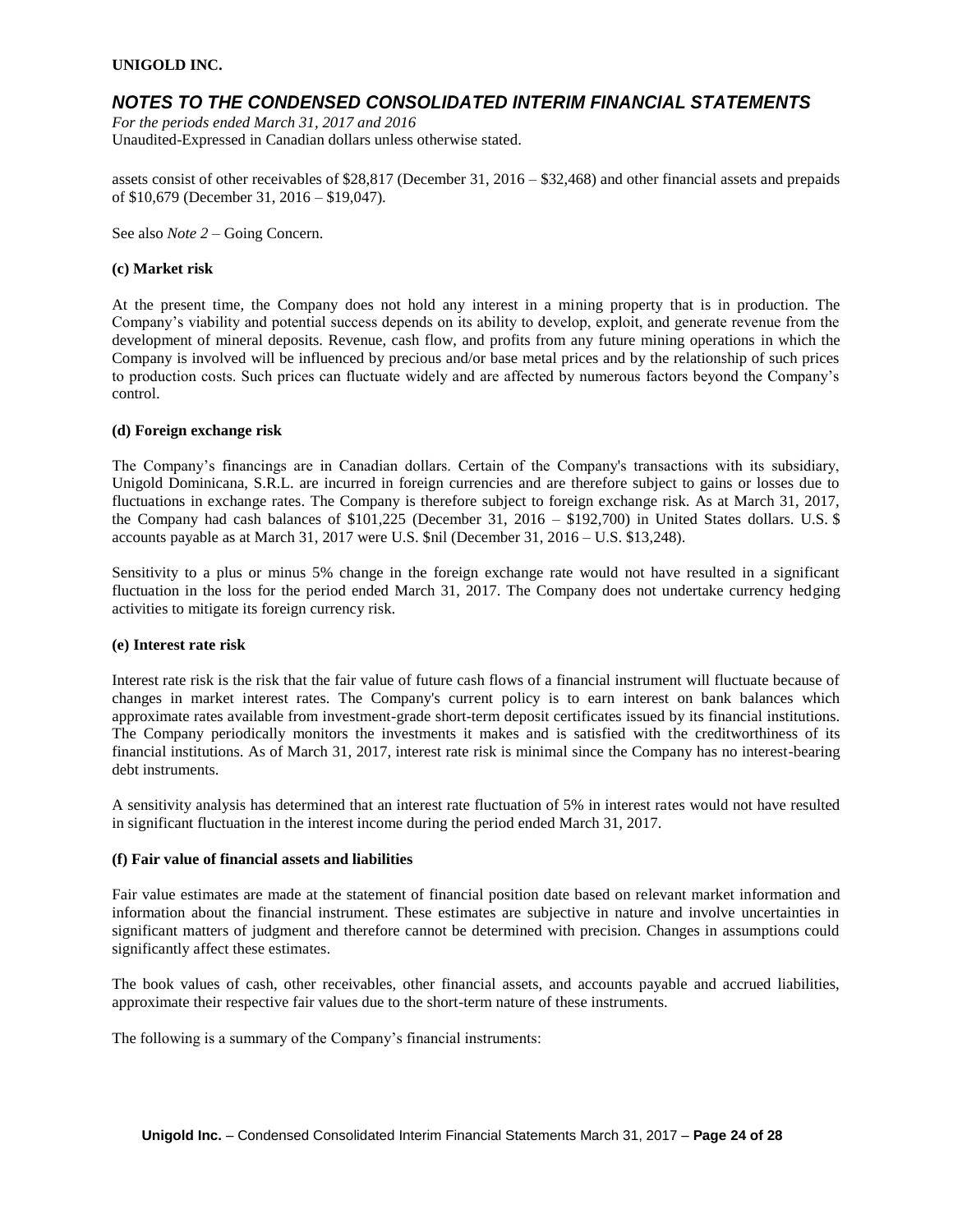### *NOTES TO THE CONDENSED CONSOLIDATED INTERIM FINANCIAL STATEMENTS*

*For the periods ended March 31, 2017 and 2016* Unaudited-Expressed in Canadian dollars unless otherwise stated.

|                                          | As at | <b>March 31, 2017</b> |              | December 31, 2016 |             |
|------------------------------------------|-------|-----------------------|--------------|-------------------|-------------|
|                                          |       | Fair<br>Carrying      |              | Carrying          | Fair        |
|                                          |       | Amount                | <b>Value</b> | Amount            | Value       |
|                                          |       |                       |              |                   |             |
| Cash                                     |       | \$2,304,995           | \$2,304,995  | \$2.594.593       | \$2.594.593 |
| Other receivables                        |       | 28,817                | 28,817       | 32.468            | 32,468      |
| Accounts payable and accrued liabilities |       | 69,187                | 69,187       | 77.913            | 77.913      |

## *15. Capital Risk Management*

The Company considers its capital structure to consist of equity attributable to shareholders of the Company which at March 31, 2017 was \$42,230,398 (December 31, 2016 – \$42,414,514). The Company manages its capital structure and makes adjustments to it, in order to have the funds available to support its exploration and operations activities.

The Company's objective when managing capital is to safeguard the Company's ability to continue as a going concern in order to pursue the exploration of its exploration properties and maximize shareholder returns. The Company satisfies its capital requirements through careful management of its cash resources and by utilizing its existing credit facility or equity issues, as necessary, based on the prevalent economic conditions of both the industry and the capital markets and the underlying risk characteristics of the related assets. Management reviews its capital management approach on an ongoing basis. The Company and its subsidiaries are not subject to externally imposed capital requirements.

### *16. Commitments and Contingencies*

### **(a) Legal proceedings**

The Company and its entities are party to certain legal proceedings arising in the ordinary course of business. In the opinion of management, there are no current legal proceedings or other claims outstanding, which, on final disposition, could have a material adverse effect on the financial position of the Company.

### **(b) Environmental matters**

The Company has operated in the mineral exploration industry in the Dominican Republic for many years. The enforcement of environmental regulation in the Dominican Republic is evolving and the enforcement posture of government authorities is continually being reconsidered. The Company periodically evaluates its obligations under environmental regulations.

The Company's exploration activities are subject to various federal, provincial and international laws and regulations governing the protection of the environment. These laws and regulations are continually changing and generally becoming more restrictive. The Company conducts its operations so as to protect public health and the environment and believes its operations are materially in compliance with all applicable laws and regulations. The Company has made, and expects to make in the future, expenditures to comply with such laws and regulations.

### **(c) Guarantees**

The Company has no guarantees outstanding.

### **(d) Contingencies**

The Company is a party to certain employment contracts. These contracts contain clauses requiring that \$nil be paid on termination resulting from a change of control of the Company, \$14,000 be paid on termination for other than cause. The Dominican Republic has laws requiring payments of approximately \$84,000 if those employees are terminated. As the likelihood of these events taking place is not determinable, the contingent payments have not been reflected in these consolidated financial statements.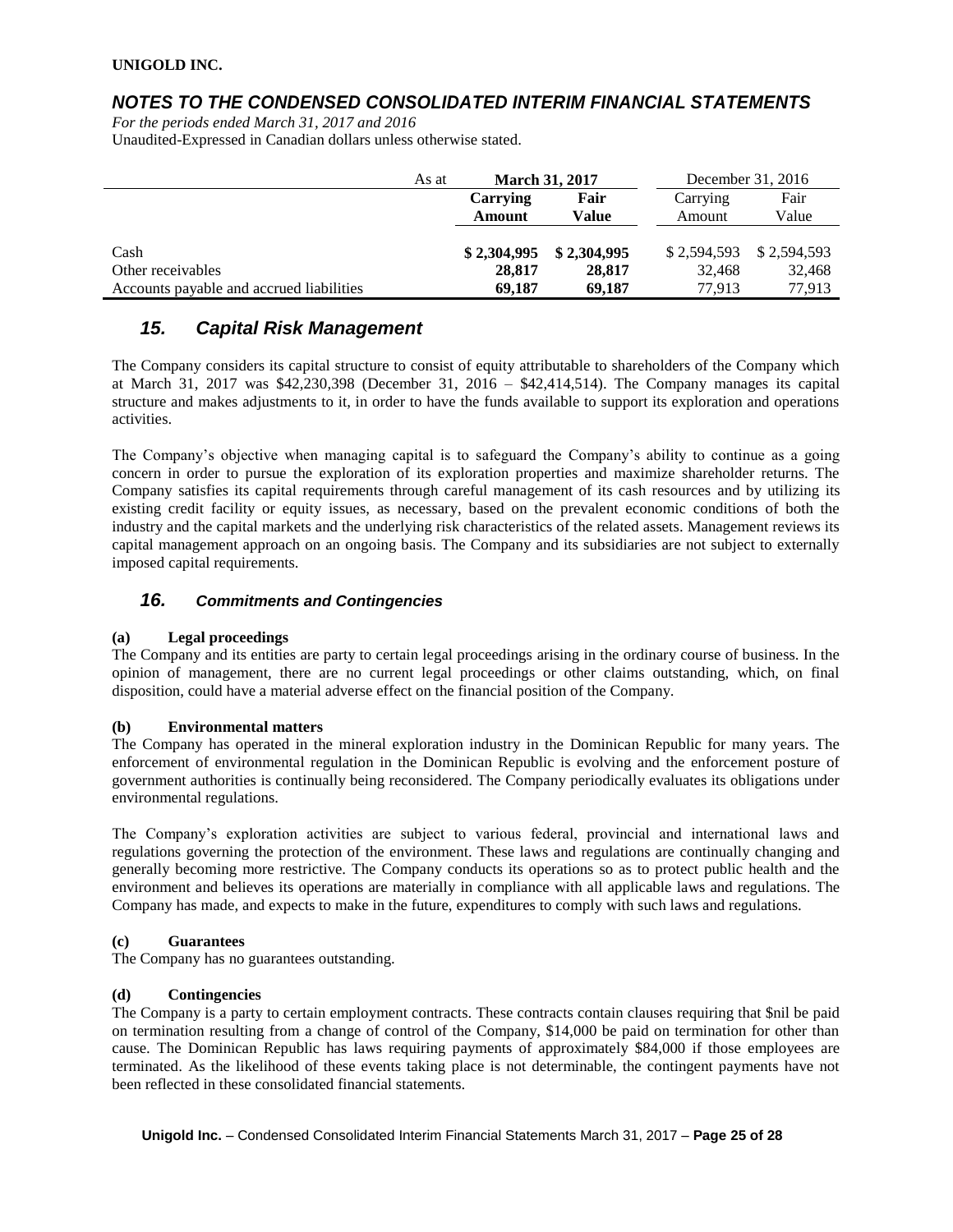## *NOTES TO THE CONDENSED CONSOLIDATED INTERIM FINANCIAL STATEMENTS*

*For the periods ended March 31, 2017 and 2016* Unaudited-Expressed in Canadian dollars unless otherwise stated.

### **(e) Operating contractual obligations**

Minimum contractual payments over the next five years are estimated as follows:

| Year            | Total     | 2017      | 2018                     | 2019 | 2020                     | 2021 |
|-----------------|-----------|-----------|--------------------------|------|--------------------------|------|
| Office lease    | \$8.000   | \$8,000   | -                        | -    | -                        |      |
| <b>Services</b> | 126.000   | 126.000   | $\overline{\phantom{0}}$ | -    | $\overline{\phantom{0}}$ | _    |
|                 | \$134,000 | \$134,000 | -                        |      | -                        | _    |

The Company has entered into a lease for office premises. The lease has a life of nine months (December 31, 2016 – one year) with renewal terms at the option of the lessee at lease payments based on market prices at the time of renewal. There are no restrictions placed upon the lessee by entering into these leases. Payments recognized as an expense were as follows:

| Period ended March 31, | 2017    | 2016  |
|------------------------|---------|-------|
| Lease payments         | \$1.585 | 6,163 |
|                        |         |       |

Non-cancellable operating lease commitments:

|                                             | As at | <b>March 31, 2017</b> | December 31, 2016 |
|---------------------------------------------|-------|-----------------------|-------------------|
| Within one year                             |       | \$6,000               | \$4.500           |
| After one year but not more than five years |       |                       |                   |
| More than five years                        |       |                       |                   |
|                                             |       |                       |                   |

### **(f) 2015 Private Placement**

In connection with the 2015 private placement, an investment agreement was signed which gives Osisko Gold Royalties Ltd. ("Osisko") the following rights:

(i) Participation Right: As long as Osisko holds Unigold shares equal to at least 10% of the issued and outstanding Unigold shares on a non-diluted basis, Osisko will have the right to participate in future equity financings by Unigold on a pro rata basis to its non-diluted shareholding at the applicable time.

(ii) Nomination Right: As long as Osisko holds Unigold shares equal to at least 10% of the issued and outstanding Unigold Shares on a non-diluted basis, Osisko will be entitled to nominate the greater of: (a) two (2) nominees, and (b) the number of nominees obtained by multiplying Osisko's percentage ownership of Unigold Shares (on a nondiluted basis) by the number of directors Unigold's management slate of nominees proposed to the Board (fractional numbers being rounded down to the nearest whole number) at any meeting of shareholders of Unigold.

(iii) Royalty Option: Osisko will be granted an option to purchase a 2% net smelter return ("NSR") royalty on Unigold's Neita property for a consideration of \$2,000,000, exercisable 90 days following the delivery of a feasibility study. Once exercised, Unigold will have the right to repurchase a 1% NSR (being 50% of the 2% NSR held by Osisko) for \$1,000,000 until 90 days following the achievement of commercial production.

(iv) Royalty/Stream Right: As long as Osisko holds Unigold shares equal to at least 10% of the issued and outstanding Unigold shares on a non-diluted basis, Osisko will have the right of first refusal over any royalty, stream, forward, off-take, gold loan or other agreement involving the sale of a similar interest in products from properties of Unigold that Unigold proposes to enter into from time to time. In the event that Osisko does not exercise its right of first refusal, Unigold may thereafter offer such right to a third party on terms no more favourable to such third party than those offered to Osisko.

### *17. Segmented Information*

The Company's only activity is mineral exploration and evaluation. All of the Company's land, vehicles, field equipment, and camp and buildings (see *Note 6*) are physically located in the Dominican Republic. All of the Company's exploration and evaluation activities referred to in *Note 7* relate to properties in the Dominican Republic.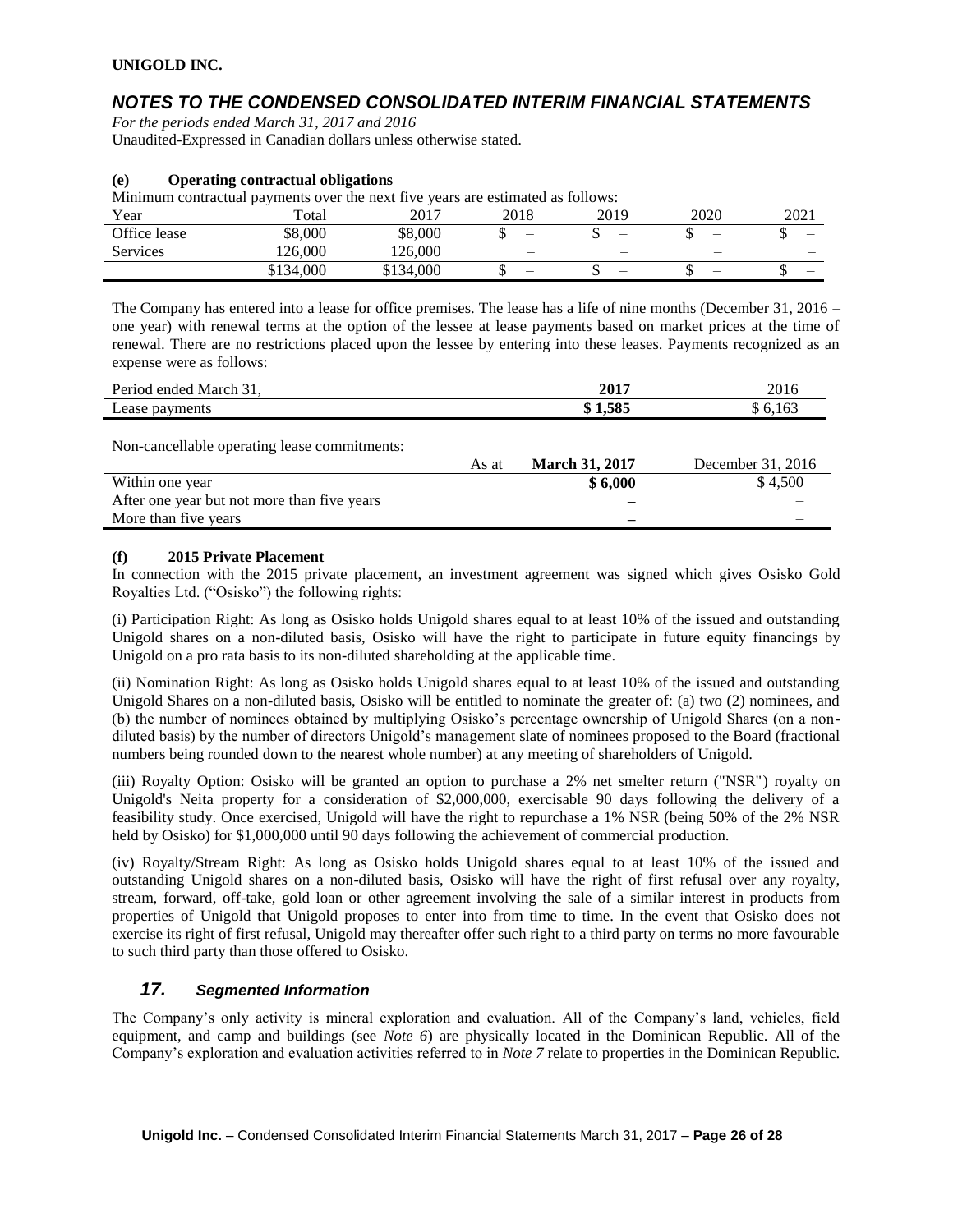## *NOTES TO THE CONDENSED CONSOLIDATED INTERIM FINANCIAL STATEMENTS*

*For the periods ended March 31, 2017 and 2016* Unaudited-Expressed in Canadian dollars unless otherwise stated.

|                      | As at and for the period ended March 31, 2017 |                                                  |              |  |
|----------------------|-----------------------------------------------|--------------------------------------------------|--------------|--|
|                      |                                               | <b>Dominican</b>                                 |              |  |
|                      | Canada                                        | <b>Republic</b>                                  | <b>Total</b> |  |
| Assets               | \$2,250,106                                   | 40,052,310                                       | \$42,302,416 |  |
| Liabilities          | 65,478                                        | 3,709                                            | 69,187       |  |
| Amortization expense | (185)                                         |                                                  | (185)        |  |
| Investment income    | 4,344                                         | 18                                               | 4,362        |  |
| Financing expense    |                                               |                                                  |              |  |
| Other expenses       | (185, 222)                                    | (3,071)                                          | (188, 293)   |  |
|                      |                                               | As at and for the period ended December 31, 2016 |              |  |
|                      | Dominican                                     |                                                  |              |  |
|                      | Canada                                        | Republic                                         | Total        |  |
| Assets               | \$2,548,980                                   | \$39,946,278                                     | \$42,495,258 |  |
| Liabilities          | 62,752                                        | 15,161                                           | 77,913       |  |
| Amortization expense | (1,064)                                       |                                                  | (1,064)      |  |
| Investment income    | 19,734                                        | 33                                               | 19,767       |  |
| Financing expense    |                                               |                                                  |              |  |
| Other expenses       | (1,178,186)                                   | (30, 349)                                        | (1,208,535)  |  |